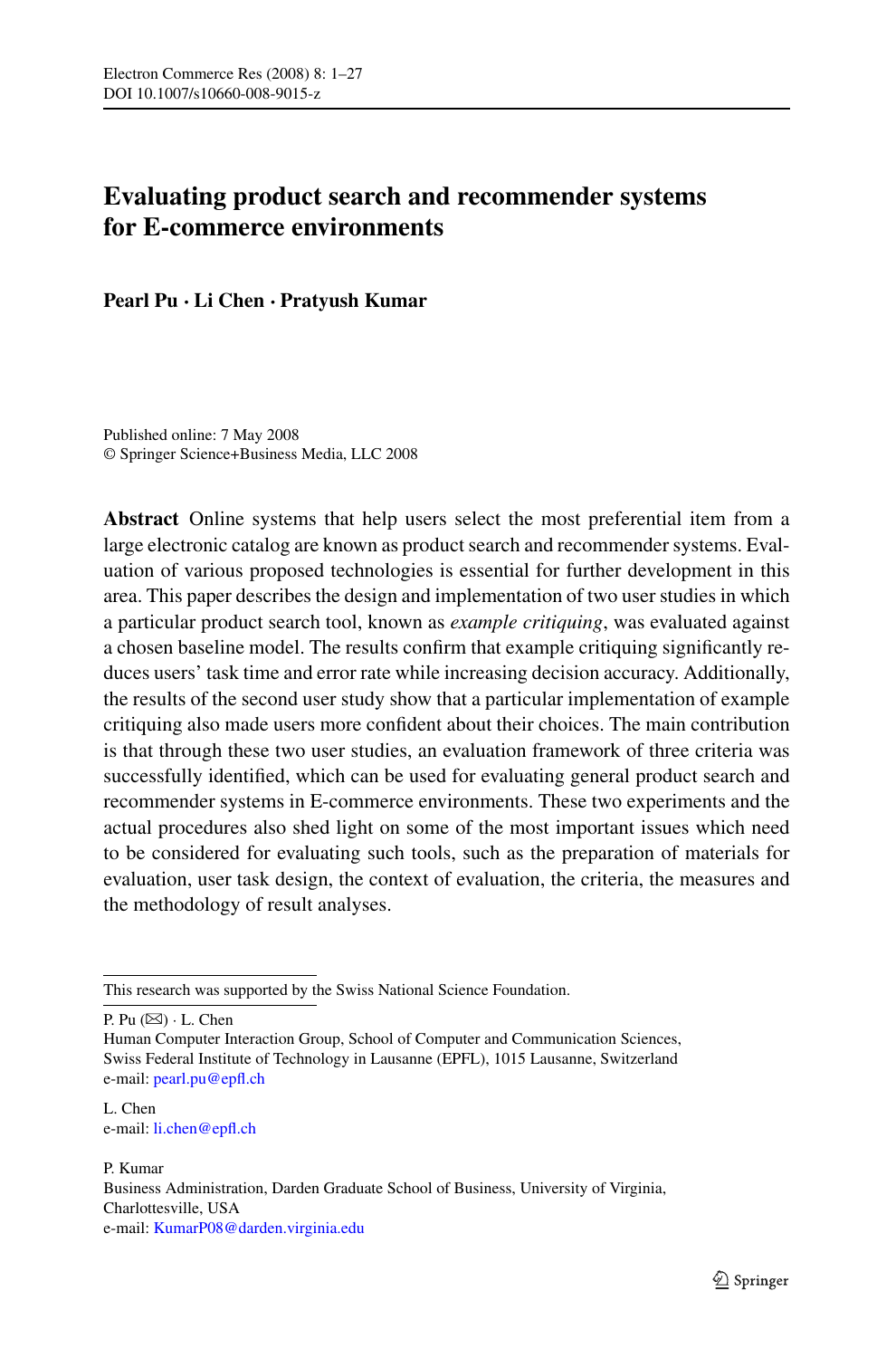**Keywords** Preference-based search · Product recommender systems · Example critiquing interfaces · Decision technology · Electronic product catalog · Tradeoff analysis · Fisheye view interfaces

## **1 Introduction**

Whether choosing the right job candidate to hire among a dozen applicants, selecting a software contractor to outsource your IT work, or determining which digital camera to purchase, every decision maker is likely to employ one of two approaches [22]. In the first case, we try to achieve high decision accuracy, but we face the very time consuming task of sifting through all  $k$  options and trading off the pros and cons between multiple attributes. Alternatively, we can adopt heuristic decision strategies and process information more selectively. Although we expend less effort, these heuristic strategies can lead to decision errors and are likely to cause decision regrets. Clearly, neither approach is ideal, since adopting one or the other implies a compromise on either decision accuracy or effort. According to [22], the tradeoff between accuracy and effort is an inherent dilemma in decision-making that cannot be easily reconciled.

We investigate the problem of users searching for the most preferred item in an online catalog. This problem is generally known as preference-based multi-criteria product search. Systems that address this problem are recently being developed and employed in E-commerce environments to help users select and decide about their choices.<sup>1</sup> Even though many of them allow users to narrow down a large choice of products to a smaller set of  $k$  interesting candidates, making the final selection where  $k$  can be a very high number, especially in an E-commerce environment, remains a daunting task. The effort in processing all the product information in order to make accurate decisions can potentially be tremendous. Most of these systems do not satisfactorily address the effort and accuracy dilemma that decision makers face in the search process.

We propose a system, called *example critiquing*, which aims at assisting the user to not only find the product that she is looking for, but also help her process tradeoff information in order to achieve better decision accuracy. While looking for ways to find out if this tool indeed achieves high decision accuracy while lowering the barrier of effort for decision makers, we realized that this research domain lacks a coherent framework of evaluation techniques. Therefore, identifying the right criteria to evaluate the real benefits of these systems has become a priority. Indeed, evaluation of various proposed technologies is essential for further development in this area. Current methods such as precision and recall were adopted from the information retrieval domain, which only address the performance issues, not the interaction aspect, of the underlying search algorithm. More recently, researchers started developing more user-centric evaluation framework, known as the mean average error (MAE) mechanism, to measure the performance of rating based collaborative filtering recommender systems [14]. However, neither framework captures the accuracy vs. effort tradeoff that underlies the usability issue of product search: will users be

<sup>&</sup>lt;sup>1</sup>See for example http://shopping.yahoo.com/.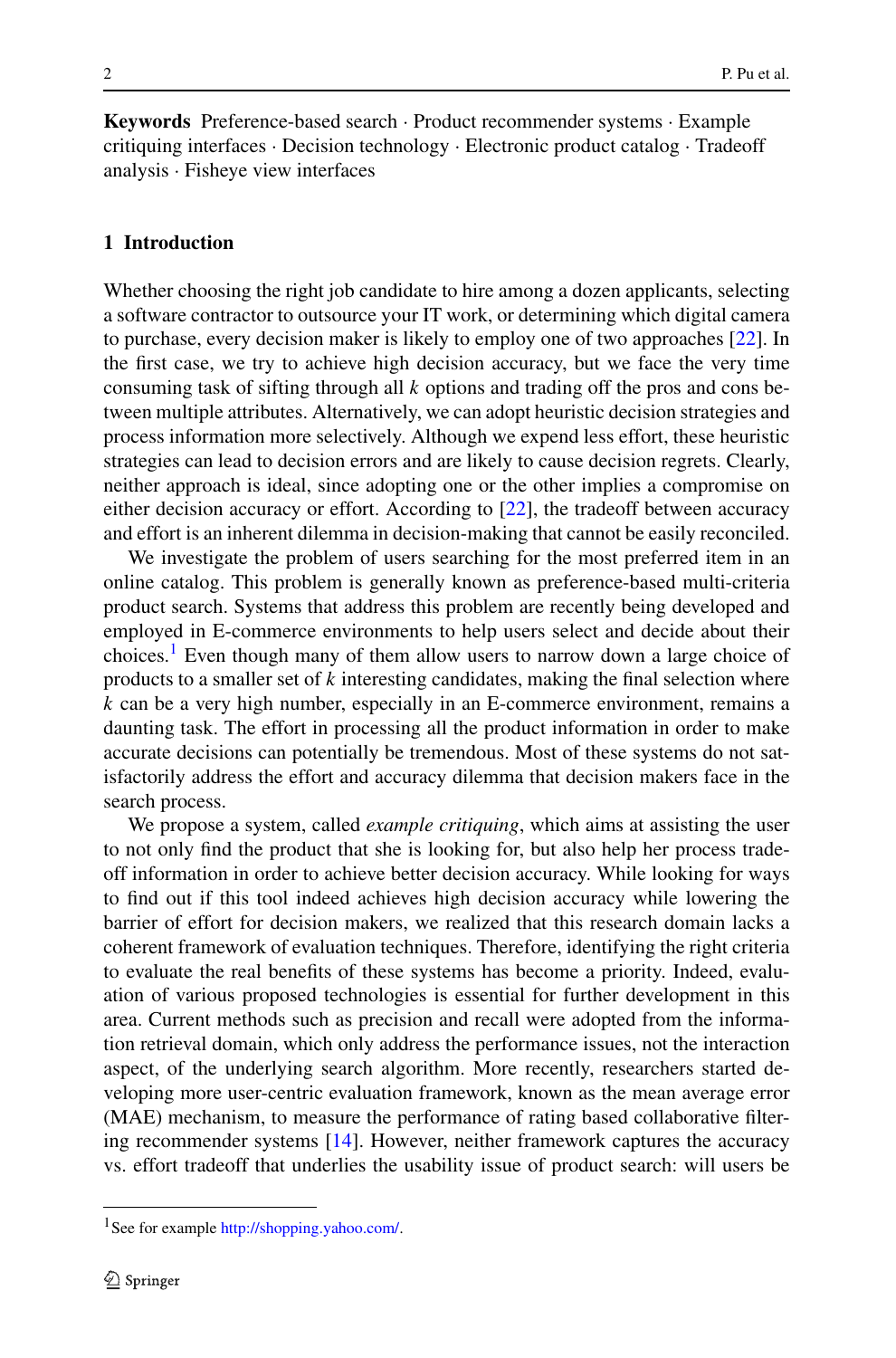more likely engaged in interacting with the tool, or will they turn away because the interaction effort demanded of them is too high.

This paper describes the design and implementation of two user studies in which our tool, the *example critiquing*, was evaluated against a chosen baseline model. Results show that example critiquing significantly reduces users' task time and error rate while requiring a lower level of interaction effort than the baseline model. Results of the second user study showed that a particular implementation of example critiquing also made users more confident about their choices.

The main contribution of this paper is that through these two user studies, an evaluation framework of three criteria was successfully identified: (1) the relative decision accuracy that a user is able to achieve via the use of the tool compared with the baseline model, (2) the effort that she expends on interacting with the tool also compared with the baseline model, and finally (3) decision confidence, which measures whether users are convinced of the products that were recommended to them. These three criteria and the evaluation methodology, which will be reported in detail later in this article, can serve as a general evaluation framework for product search and recommender systems used in E-commerce environments.

Another contribution of this paper is the identification of a baseline model to measure relative accuracy and effort. For a model to serve as the usability baseline we decided to look for a tool that is easy to use and is the current norm used in E-commerce websites. Our final selection went to the ranked list product search tool where a user search for her most preferred item by sorting on the list of products based on a set of criteria judged to be important to her. In the search for a digital camera case, the ranked list tool allows users to browse the entire catalog based on the price, the optical zoom, the weight, etc. In addition, users can browse a subspace of the catalog by specifying a range of values of a criterion. This model implements the lexicographical ordering decision strategy, which is known to be a low effort requiring and non-accurate heuristic strategy [22]. We reasoned that if a tool achieves higher accuracy, but requires less or the same amount of effort as the ranked list, it is likely to offer significant benefits to consumers in terms of decision accuracy and effort and therefore will motivate users to adopt the tool.

The first user study was reported in the ACM E-Commerce conference in 2004 [26]; a follow up user study, reported for the first time here, points out new developments relevant to the evaluation of recommender tools. A fisheye view interface capable of displaying more recommended items was able to significantly improve users' subjective confidence of their choices compared to the earlier example critiquing interface. Putting these two related user studies into a single publication is therefore essential to the coherent reporting of our work. Together, we learned that one way of designing a successful product search and recommender tool is to combine the use of critiquing features with a fisheye view interface in which more results are displayed and the recommended items are emphasized. These two experiments and the actual procedures also shed light on some of the most important issues which need to be considered for evaluating such tools, such as the preparation of materials for evaluation, user task design, the context of evaluation, the criteria, the measures and the methodology of result analyses.

This article is organized as follows: Sect. 2 discusses related work, Sect. 3 describes in detail our tool, the SmartClient system, based on the example critiquing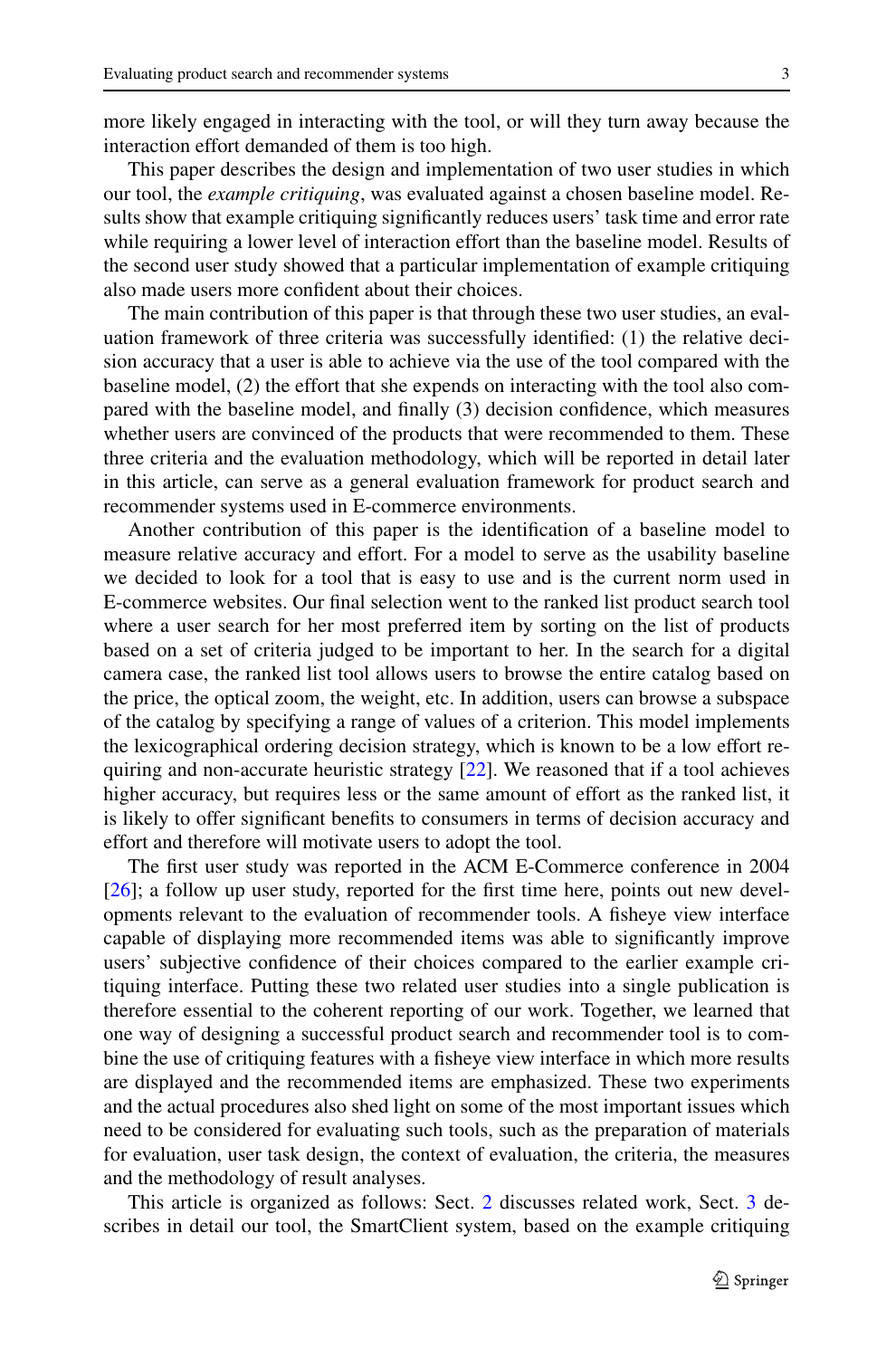paradigm, Sect. 4 presents the results of the first user study, Sect. 5 then introduces the fisheye interface, Sect. 6 presents the user study of this interface as well as the analysis of results, and Sect. 7 concludes the article followed by acknowledgements.

## **2 Related work**

We focus our attention on buyers using an electronic product catalog to find items that best suit their needs in an E-commerce environment, although these techniques can be applied in other decision and choice scenarios as well. We primarily consider the final product selection stage where  $k$  items have been selected and displayed by a recommender system. We briefly describe the background of multi-attribute product search and recommender systems, specify how they display search results, and compare related works in terms of ways to evaluate such systems and user benefits that have been established by previous evaluations.

2.1 Multi-attribute product search tools

An electronic product catalog is an online database containing well organized information about products and their features. Most E-commerce websites, such as Amazon (www.amazon.com), Expedia (www.expedia.com), or eBay (www.ebay.com), use such catalogs. A crucial element of these electronic catalogs is a search function that takes the customer's needs and preferences as input and returns a set of matched items. When products can be represented by the same set of attributes, a search tool often uses a utility model to determine the attractiveness (or utility) of an item based users' preference specification [16]. Items matching or partially matching the preference specification are displayed in a descending order of the utility scores. A commercial tool of this type can be found at www.activedecisions.com. These systems are also known as content-based recommendation systems [3], decision support interface systems [34], product search with personalized recommendation systems, and utility based product ranking systems [35, 40]. We will refer to them as multiattribute product search tools (MAPST).

Determining a good match between a product and a user's product needs requires accurate information on users' preferences, known as the preference model. Thus, a crucial element in MAPST is a preference elicitation tool. Users' participation of the elicitation process varies depending on the effort expected of the user. In the simplest case, a system will try to recognize a new user as a member of a particular community of users and use the preference information previously gathered of that community to infer the needs and preferences of the newcomer [12, 30]. The most successful of these methods is called collaborative filtering. Herlocker et al. [14] has proposed an excellent evaluation framework for these so called community-based recommender systems. While very effective for low-risk products such as films and books, users are much less likely to accept an inferred preference structure from a community-based recommender system for choosing products which present high financial and emotional risks [6, 22]. For these so-called high involvement products, more refined preference models are favored which involve asking users to state their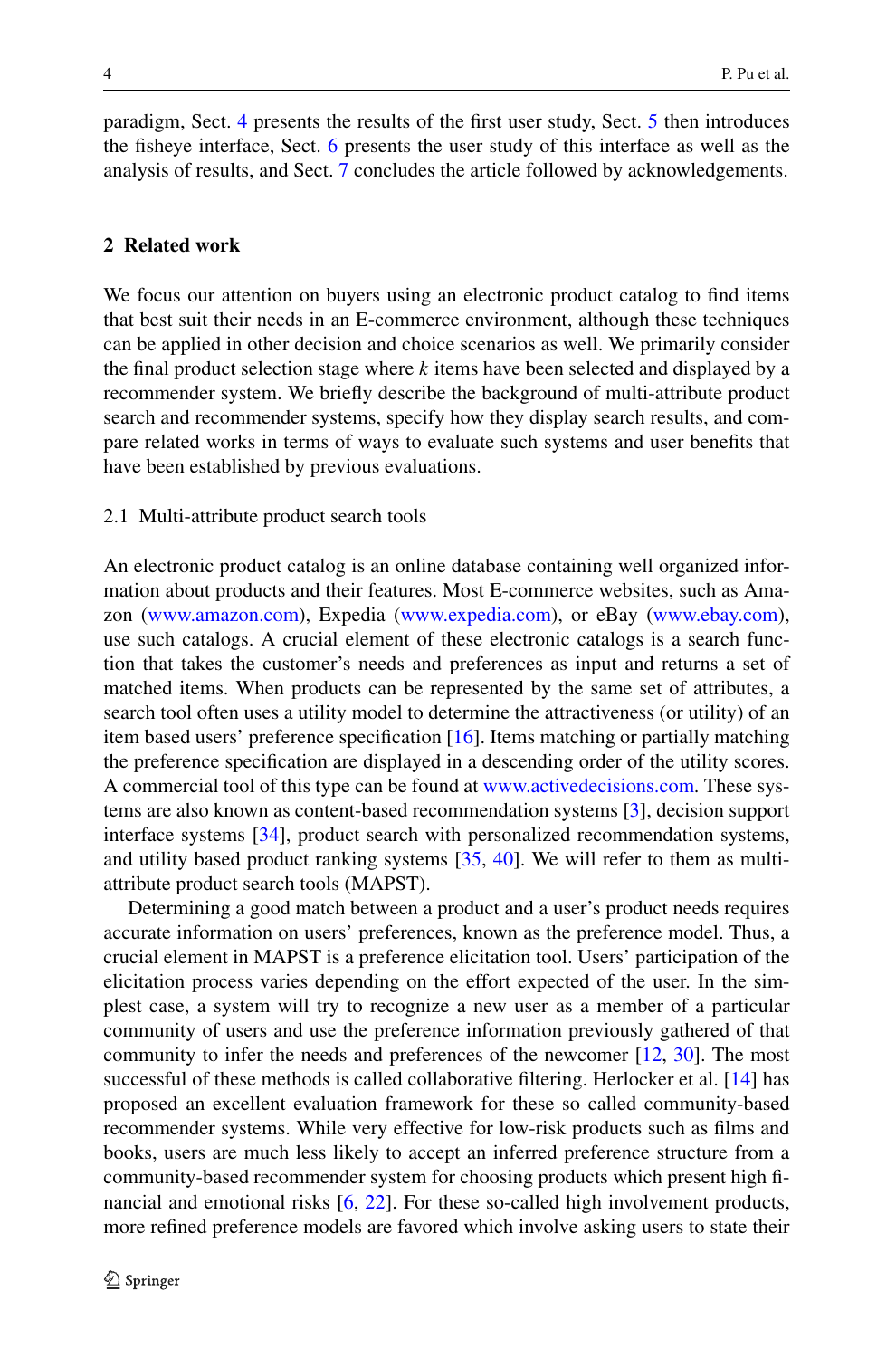needs and preferences up-front or interactively with varying degrees of effort. The non-incremental elicitation methods were found to be too difficult for novice users and often force them to focus on wrong decision objectives [25], and they will not be further discussed here. There are three types of methods which elicit users' preference models incrementally and interactively: the single-item critiquing-based, the  $k$ -item non critiquing based, and the  $k$ -item critiquing-based systems. A critiquing interface offers not only product recommendations, but also the possibility for users to provide critiquing feedback to improve the recommendation. Spiekermann and Paraschiv [34] offered a similar classification of MAPST based on the number of required search criteria. However, they did not include the treatment of critiquing-based systems. The feedback offered by the critiquing-based systems was in fact described as a major drawback lacking in the DSISs that they reviewed. Results presented here thus indicate a major development in the design and evaluation of MAPST.

#### *2.1.1 Single-item critiquing-based MAPST*

The FindMe [4] system was the first known single-item critiquing-based MAPST. It uses knowledge about the product domain to help users navigate through the multidimensional space by recommending one product at a time. An important interface element in FindMe is called *tweaking*, which enables users to navigate from an item to its tradeoff alternative and compare them. Via tweaking, a user trades off more of one valued attribute for less of another valued attribute. For example, by tweaking the current suggested restaurant on its price for a lower value, a user gets a recommendation of a cheaper restaurant that possibly has a less desirable ambiance. However, the evaluation of FindMe systems to quantify the benefits did not occur until 2004 [20, 21, 28, 29, 32].

Researchers evaluated several dynamic critiquing systems whose interface was based on the tweaking philosophy originally used in the FindMe systems. Dynamic critiquing systems continue to recommend items one at a time. However, for each recommended item, several sets of compound critiques are suggested to the user in addition to the unit critiques. For example, in the case of recommending a digital camera, the system suggests that "We have more matching cameras with the following." Then a compound critique such as "more memory and larger and heavier (134)" is displayed, suggesting that 134 digital cameras with more memory, but are larger and heavier are available in the catalog. A compound critique is therefore an item with improved values on one attribute and compromised values on two attributes. The evaluation of dynamic critiquing systems has mainly focused on the session length criterion, which is the number of times recommendations are given to users. One user study showed that participants who selected the compound critiques more frequently were able to reduce the interaction session length from an average of 28 recommendation cycles to 8.53 cycles.

According to Spiekermann and Paraschiv [34], minimizing consumer's time should not be the only design goal for MAPST. Minimizing purchase risk is equally important. Since decision accuracy is important in minimizing purchase risk, it should be measured at the same time. Therefore, evaluating dynamic critiquing systems based on session length alone may not indicate the fundamental user benefits.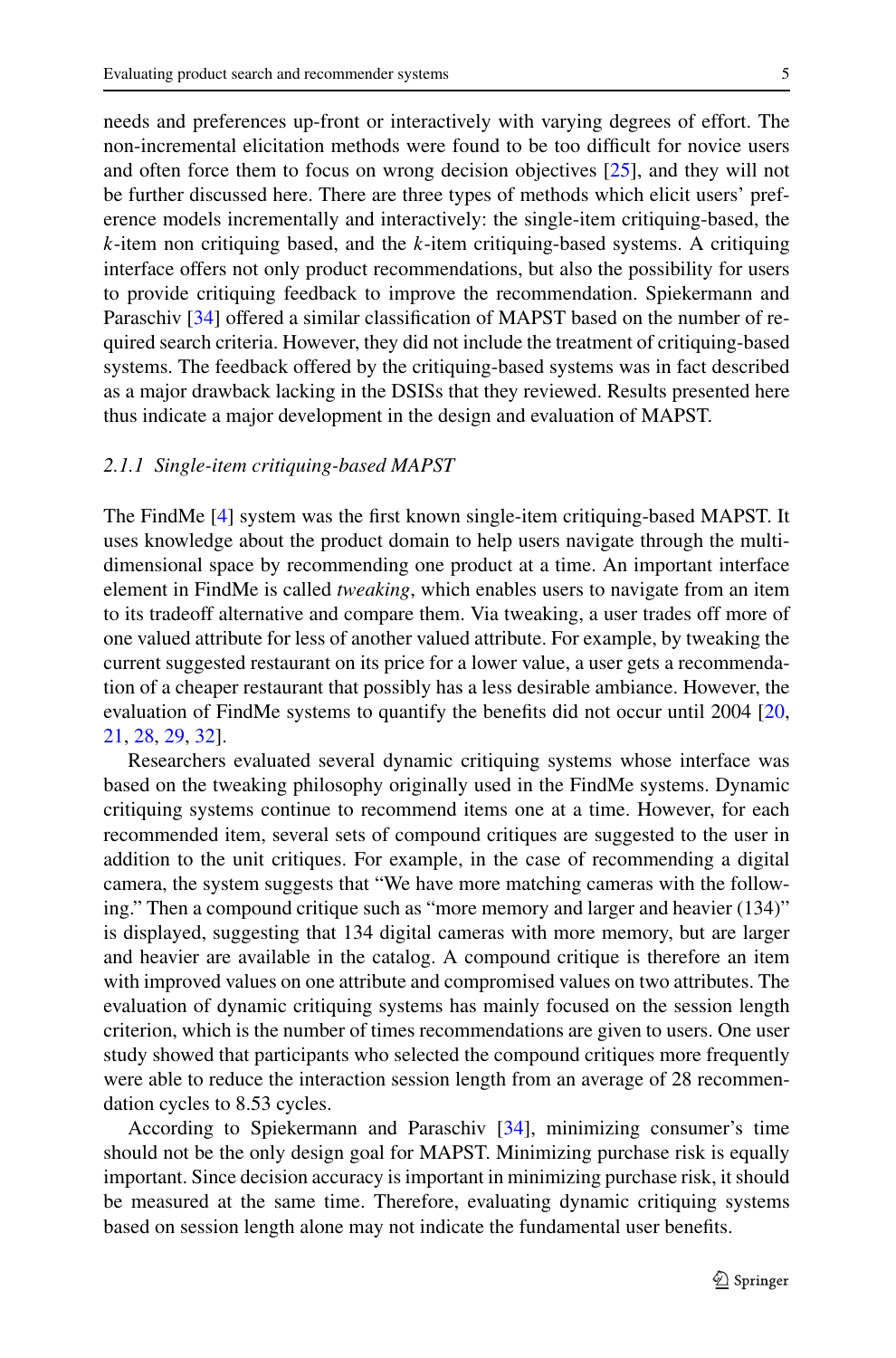#### *2.1.2* k*-item non critiquing-based MAPST*

The simplest and most commonly used interface to show  $k$ -item in multi-attribute product search tools is a ranked list. Items are sorted and displayed in descending order of their relevance to users' current preference specification. The interfaces used by PersonaLogic [19], ScoreCat [35], Active Decisions (www.activedecisions.com), and shopping.yahoo.com (http://shopping.yahoo.com/) are some examples based on this approach. Notice that there are no critiquing components in these systems. Selecting the final winner requires users to exhaustively examine all potentially interesting candidates and perform tradeoffs manually.

More recently, researchers have shown the benefits of including a tool, called the comparison matrix (as is available on CompareNet website), in the ranked list interface [13]. This component facilitates users' tradeoff examination of products in the final stage of their search. As users view the recommended  $k$  items, they can manually select a set of finalists and compare them in a side-by-side matrix based on attribute values. Evaluation of such tools found that the comparison matrix augments the quality of the consideration sets and the quality of purchase decisions [13]. These benefits are crucial to the final selection process of product search. Compared to their work, we provide two pieces of additional knowledge. We identify the critiquing feature as yet another decision aid component which can be used on top of the comparison matrix. The critiquing interface (Fig. 2 and explained subsequently) assists users in identifying the relevant items to be included in the comparison matrix and therefore *lessons* the burden of completing this task manually. Secondly, we show that the critiquing component provides additional benefits to improve users' decision quality. The decision accuracy criterion that we use measures the amount of information a user processes to resolve tradeoffs among a set of options, whereas the decision quality used in [13] estimates the likelihood that users select non-dominated products. Therefore the accuracy criterion is an additional desirable property of decision quality. Other researchers have also argued for decision accuracy as a quality measure. Jedetski et al. [11] showed that the use of a side-by-side comparison matrix increases the likelihood that a user will employ more compensatory (i.e., accurate) decision strategies. However, they did not identify the component which *assists* users in selecting the items.

#### 2.2 k-item critiquing-based MAPST

The ATA (Automated Travel Assistant) system [18] and our system, SmartClient, were examples of MAPST which provide all three components: a recommender agent that provides a set of  $k$  items that best match users' current preference model, a critiquing component that provides feedback to the recommender system and allows users to actively identify and confront a set of tradeoff alternatives, and a comparison matrix in the form of a multi-attribute basket to compare the finalists. ATA displays three items at a time, whereas SmartClient displayed 7 items in the most recent version. Users can select any of the displayed items and navigate to products that offer tradeoff potentials. Any interesting items viewed along the way can be kept in a basket for further comparison and final selection.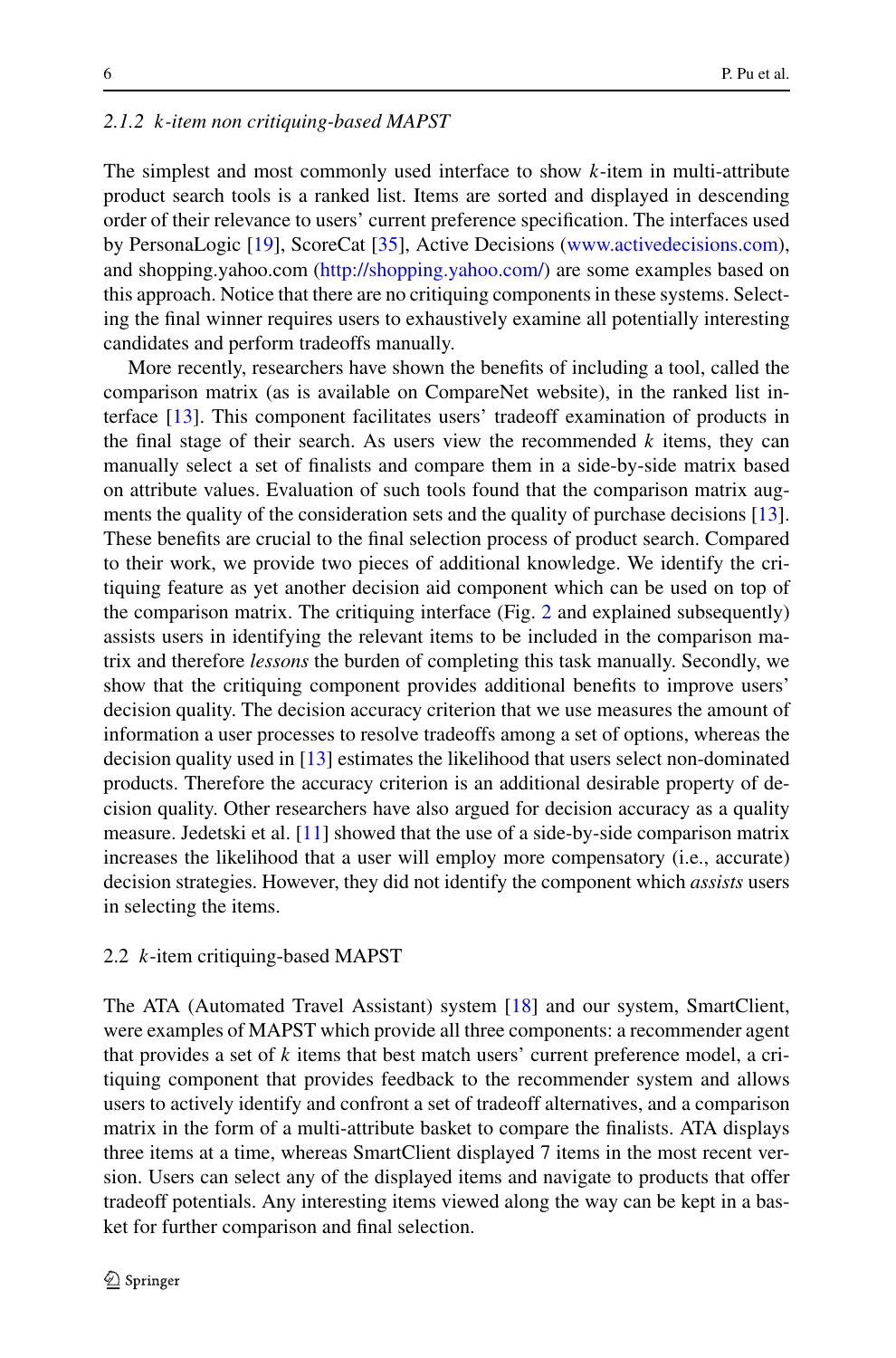To our knowledge, no prior work has evaluated the  $k$ -item critiquing or the  $k$ item non-critiquing based MAPST in terms of decision accuracy and effort. Since the ranked list interface implements the  $k$ -item non-critiquing based MAPST, and is the current accepted norm in E-commerce websites, we will use that as the baseline model, and measure the performance increase offered by the k-item critiquing based MAPST. More precisely we measure the benefits offered by the *critiquing* component.

## **3 Example critiquing interface**

The example critiquing interaction paradigm, initially used in ATP [38], was developed around the same time as FindMe. Later on, ATP became SmartClient, an online product catalog for finding flights [24]. This method was subsequently applied to catalogs of vacation packages, insurance policies, and apartments.

The example critiquing interface (see Fig. 1) contains a critiquing module and a basket. It is powered by SmartClient's search engine which helps users narrow the product space down to a smaller consideration set. The critiquing module assists users to encounter and resolve tradeoff decisions, and provides feedback to improve the system's recommendation. The basket helps users memorize potentially interesting products and compare them side-by-side based on their attribute values. The

|                       |                     |   |                                                                 |             |      | ApartmentFinder - Example Critiquing Interface |         |          |         |               |                                                           |                     |
|-----------------------|---------------------|---|-----------------------------------------------------------------|-------------|------|------------------------------------------------|---------|----------|---------|---------------|-----------------------------------------------------------|---------------------|
| <b>Search Panel</b>   |                     |   |                                                                 |             |      |                                                |         |          |         |               |                                                           |                     |
|                       |                     |   |                                                                 | importance  |      |                                                |         |          |         |               | importance                                                |                     |
|                       |                     |   | least                                                           |             | most |                                                |         |          |         | least         | most                                                      |                     |
| Type                  | room in a house     | ▼ | $\circ$                                                         | $\circ$ 010 |      | <b>Bathroom</b>                                |         | private  | ▼       |               | $O$ $O$ $O$ $I$                                           |                     |
| <b>Price Max</b>      | 600                 |   | $\blacktriangledown$ Fs $\circ$ $\circ$ $\circ$ $\circ$ $\circ$ |             |      | Kitchen                                        |         | private  |         |               | $O$ $O$ $O$   $O$                                         | <b>Show Results</b> |
| <b>Area Min</b>       | 20                  |   | $\blacktriangledown$ m2 $\odot$ 0 $\odot$ 1 $\odot$             |             |      | <b>Distance Max</b>                            |         | 10       |         |               | $\blacktriangledown$ mins $\odot$ $\odot$ $\odot$ $\circ$ |                     |
|                       |                     |   |                                                                 |             |      |                                                |         |          |         |               |                                                           |                     |
| <b>Search Results</b> |                     |   |                                                                 |             |      |                                                |         |          |         |               |                                                           |                     |
|                       |                     |   |                                                                 |             |      |                                                |         |          |         |               |                                                           |                     |
| ID                    | type                |   | price                                                           |             |      | area(m2)                                       |         | bathroom |         | kitchen       | distance(mins)                                            |                     |
| 34                    | room in a house 600 |   |                                                                 |             | 15   |                                                | private |          | private |               | 15                                                        |                     |
| 27                    | shared apartme 550  |   |                                                                 |             | 20   |                                                | private |          |         | not available | 10                                                        | Compare             |
| 33                    | shared apartme 600  |   |                                                                 |             | 18   |                                                | shared  |          |         | not available | 5                                                         |                     |
| 35                    | room in a house 600 |   |                                                                 |             | 15   |                                                | shared  |          | private |               | 20                                                        |                     |
| 38                    | room in a house 650 |   |                                                                 |             | 20   |                                                | shared  |          | shared  |               | 5                                                         |                     |
| 42                    | shared apartme 700  |   |                                                                 |             | 25   |                                                | private |          | private |               | 10                                                        | <b>Memorize</b>     |
| 32                    | shared apartme 600  |   |                                                                 |             | 12   |                                                | shared  |          | shared  |               | 5                                                         |                     |
|                       |                     |   |                                                                 |             |      |                                                |         |          |         |               |                                                           |                     |
| <b>Basket</b>         |                     |   |                                                                 |             |      |                                                |         |          |         |               |                                                           |                     |
|                       |                     |   |                                                                 |             |      |                                                |         |          |         |               |                                                           |                     |
| ID                    | type                |   | price                                                           |             |      | area(m2)                                       |         | bathroom |         | kitchen       | distance(mins)                                            |                     |
| 34                    | room in a house 600 |   |                                                                 |             | 15   |                                                | private |          | private |               | 15                                                        |                     |
|                       |                     |   |                                                                 |             |      |                                                |         |          |         |               |                                                           | Compare             |
|                       |                     |   |                                                                 |             |      |                                                |         |          |         |               |                                                           | Delete              |
|                       |                     |   |                                                                 |             |      |                                                |         |          |         |               |                                                           | Finish              |

Fig. 1 Step one in example critiquing: system showing a set of 7 results after a user query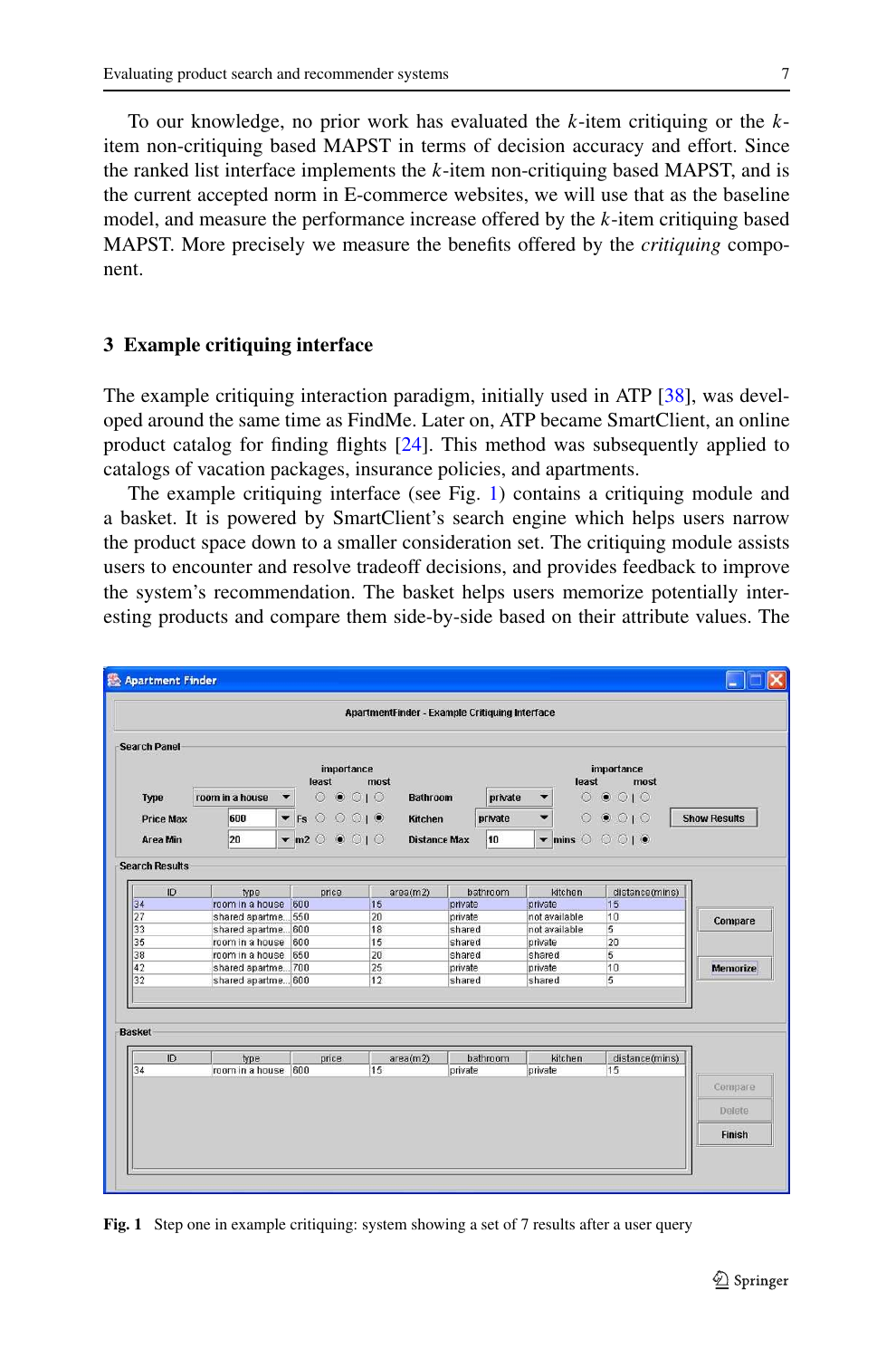search engine can be a simple ranking function for simple products based on multiple attribute utility theory  $[16]$  as in the case for finding apartments. For configurable products, SmartClient employs more sophisticated constraint satisfaction algorithms and models user preferences as soft constraints [25]. More detail on SmartClient's architecture and the modeling of preferences for configurable products was provided in Torrens and Faltings [36] and Torrens et al. [37]. We focus our attention on the design and evaluation of the example critiquing interface in this paper.

3.1 How example critiquing interface works

A user starts the search by specifying one or any number of preferences in the query area. Based on this initial preference model, the search engine will find and display a set of matching results (see [7] for the optimal number of displayed solutions). He/she is able to revise his/her preferences if the displayed results are not satisfactory.

However, when a user is ready to select an apartment to put in the basket, the example critiquing interface will first show a pop-up window (see Fig. 2) where he/she can compare his/her current selection with others and perform tradeoff analysis. For example, suppose that the current selection is apartment 34. In the comparison window, the user can specify his/her desire for a bigger apartment by clicking on the checkbox

| <b>&amp; Compare</b>                                                  |                                                |                     |
|-----------------------------------------------------------------------|------------------------------------------------|---------------------|
| Would you like to compare                                             |                                                |                     |
| Apt 34: room in a house, 600 frs, 15 square meters, private bathroom, | private kitchen, 15 minutes to your work place |                     |
| with other apartments for                                             |                                                |                     |
| <b>Better Type</b>                                                    | <b>Cheaper Price</b>                           | $V$ Bigger Area     |
| <b>Better Bathroom</b>                                                | <b>Better Kitchen</b>                          | □ Closer Distance   |
| You are willing to compromise on the following attributes:            |                                                |                     |
| $\Box$ Type of Apartment                                              | Price                                          | $\Box$ Area         |
| <b>Bathroom</b>                                                       | $V$ Kitchen                                    | $V$ Distance        |
| Cancel                                                                |                                                | <b>Show Results</b> |

**Fig. 2** Step two in example critiquing: guiding users to find tradeoff alternatives in the product comparison pop-up window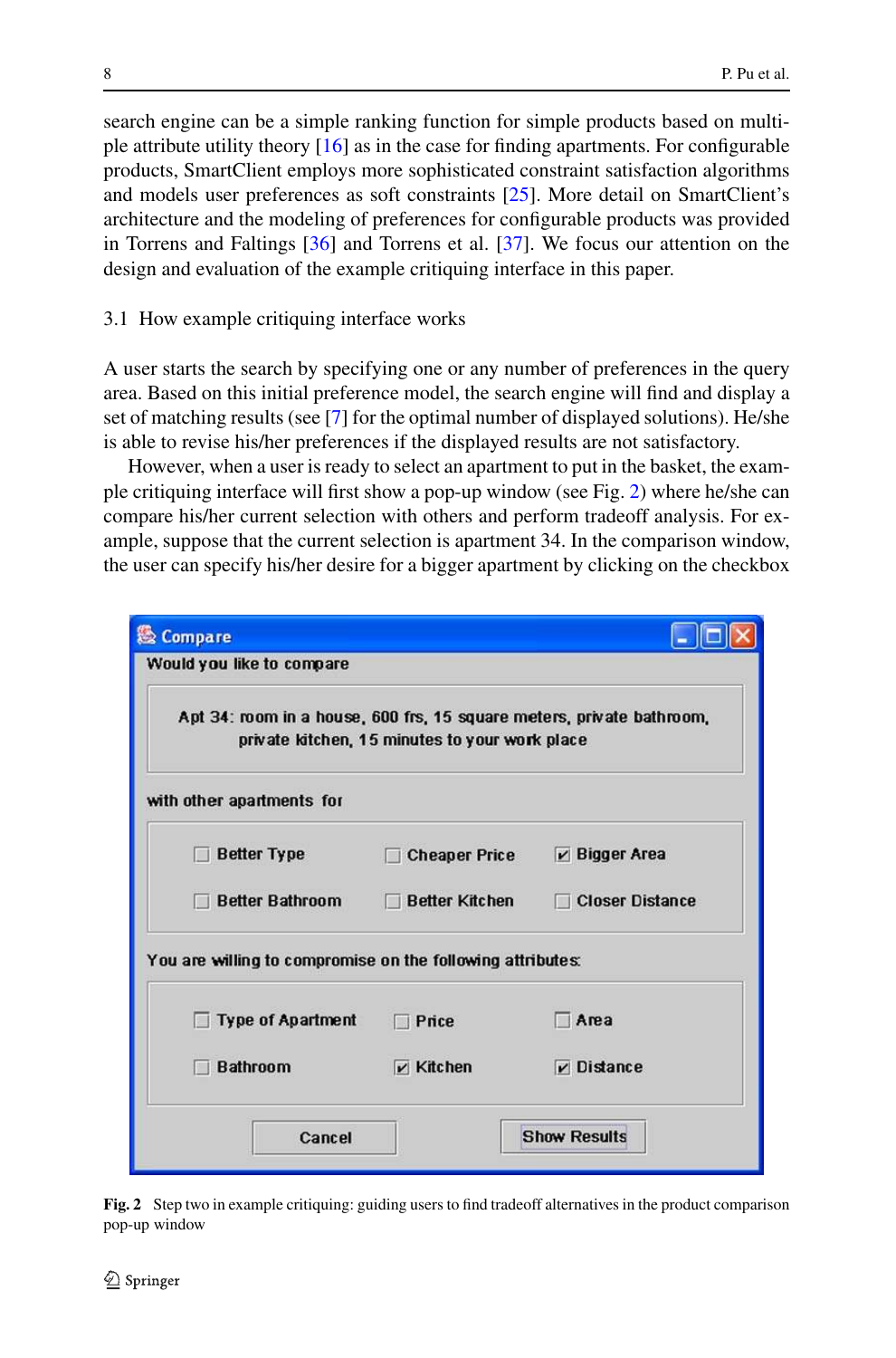|                       |                     |                          |                                      |                                                                                                | ApartmentFinder - Example Critiquing Interface |                     |              |                          |         |                                                                                            |                     |
|-----------------------|---------------------|--------------------------|--------------------------------------|------------------------------------------------------------------------------------------------|------------------------------------------------|---------------------|--------------|--------------------------|---------|--------------------------------------------------------------------------------------------|---------------------|
| Compare               |                     |                          |                                      |                                                                                                |                                                |                     |              |                          |         |                                                                                            |                     |
|                       |                     |                          |                                      | importance                                                                                     |                                                |                     |              |                          |         | importance                                                                                 |                     |
|                       |                     |                          | least                                |                                                                                                | most                                           |                     |              |                          | least   | most                                                                                       |                     |
| Type                  | room in a house     | $\overline{\phantom{a}}$ | $\circ$                              | $\circ$<br>$O1$ $\odot$                                                                        | <b>Bathroom</b>                                |                     | private      | $\overline{\phantom{a}}$ | $\circ$ | $O$ $O$ $\bullet$                                                                          |                     |
| <b>Price Max</b>      | 600                 |                          | $\blacktriangledown$ Fs $\heartsuit$ | $\circ$ $\circ$ 1 $\bullet$                                                                    | Kitchen                                        |                     | compromise v |                          | ۰       | O <sub>0</sub>                                                                             | <b>Show Results</b> |
| Area Min              | bigger              |                          |                                      | $\blacktriangledown$ m2 $\circlearrowleft$ $\circlearrowleft$ $\circlearrowright$ i. $\bullet$ |                                                | <b>Distance Max</b> | compromise   |                          |         | $\blacktriangledown$ mins (0) $\circlearrowleft$ $\circlearrowright$ i $\circlearrowright$ |                     |
|                       |                     |                          |                                      |                                                                                                |                                                |                     |              |                          |         |                                                                                            |                     |
| <b>Search Results</b> |                     |                          |                                      |                                                                                                |                                                |                     |              |                          |         |                                                                                            |                     |
|                       |                     |                          |                                      |                                                                                                |                                                |                     |              |                          |         |                                                                                            |                     |
| ID                    | type                |                          |                                      | price                                                                                          | area(m2)                                       |                     | bathroom     |                          | kitchen | distance(mins)                                                                             |                     |
| 34                    | room in a house 600 |                          |                                      |                                                                                                | 15                                             | private             |              | private                  |         | 15                                                                                         |                     |
| 30                    | room in a house     |                          | 550                                  |                                                                                                | 20                                             | private             |              | private                  |         | 35                                                                                         | Compare             |
| 31                    | room in a house 590 |                          |                                      |                                                                                                | 20                                             | shared              |              | shared                   |         | 25                                                                                         |                     |
| 35                    | room in a house 600 |                          |                                      |                                                                                                | 15                                             | shared              |              | private                  |         | 20                                                                                         |                     |
| 37<br>33              | shared apartme 620  |                          |                                      |                                                                                                | 15<br>18                                       | private             |              | private                  |         | 20                                                                                         |                     |
| 29                    | shared apartme 600  |                          |                                      |                                                                                                | 22                                             | shared<br>shared    |              | not available            |         | 5<br>20                                                                                    | <b>Memorize</b>     |
|                       | room in a house 550 |                          |                                      |                                                                                                |                                                |                     |              | not available            |         |                                                                                            |                     |
| <b>Basket</b>         |                     |                          |                                      |                                                                                                |                                                |                     |              |                          |         |                                                                                            |                     |
| ID                    | type                |                          |                                      | price                                                                                          | area(m2)                                       |                     | bathroom     |                          | kitchen | distance(mins)                                                                             |                     |
| 34                    | room in a house     |                          | 600                                  |                                                                                                | 15                                             | private             |              | private                  |         | 15                                                                                         |                     |
| 31                    | room in a house 590 |                          |                                      |                                                                                                | 20                                             | shared              |              | shared                   |         | 25                                                                                         | Compare             |
|                       |                     |                          |                                      |                                                                                                |                                                |                     |              |                          |         |                                                                                            |                     |
|                       |                     |                          |                                      |                                                                                                |                                                |                     |              |                          |         |                                                                                            | Delete.             |
|                       |                     |                          |                                      |                                                                                                |                                                |                     |              |                          |         |                                                                                            |                     |
|                       |                     |                          |                                      |                                                                                                |                                                |                     |              |                          |         |                                                                                            | <b>Finish</b>       |

**Fig. 3** Step three in example critiquing: the system showing tradeoff alternatives

next to the "bigger area" label. However, knowing that he/she may sacrifice something for a bigger apartment, he/she specifies "compromise" for both the distance and kitchen attributes by clicking on the checkboxes next to these two attributes. Compromise means that a user is willing to accept a lesser value of the respective attribute. Once a set of critiques has been composed, the system will show another set of matching examples (see Fig. 3). Apartment 31 seems quite interesting, since it is around the same price, but 5 square meters bigger, although it is 10 minutes more commuting time and the bathroom is shared. The system does not resolve tradeoffs for the user, but provides relevant information for him/her to understand the decision context. The final choice is left to the user.

This query/critiquing completes one cycle of interaction, which can continue if users change their preference structures. In our general observation, users perform on average 3 to 4 cycles. The "Compare" pop window will become accessible by clicking the "Compare" button and will not be forced on users when they put items in the basket.

#### **4 Evaluating example critiquing interfaces**

#### 4.1 User task design

We compare the performance of the example critiquing interface against the ranked list interface focusing on decision accuracy and effort. We ask all of the participants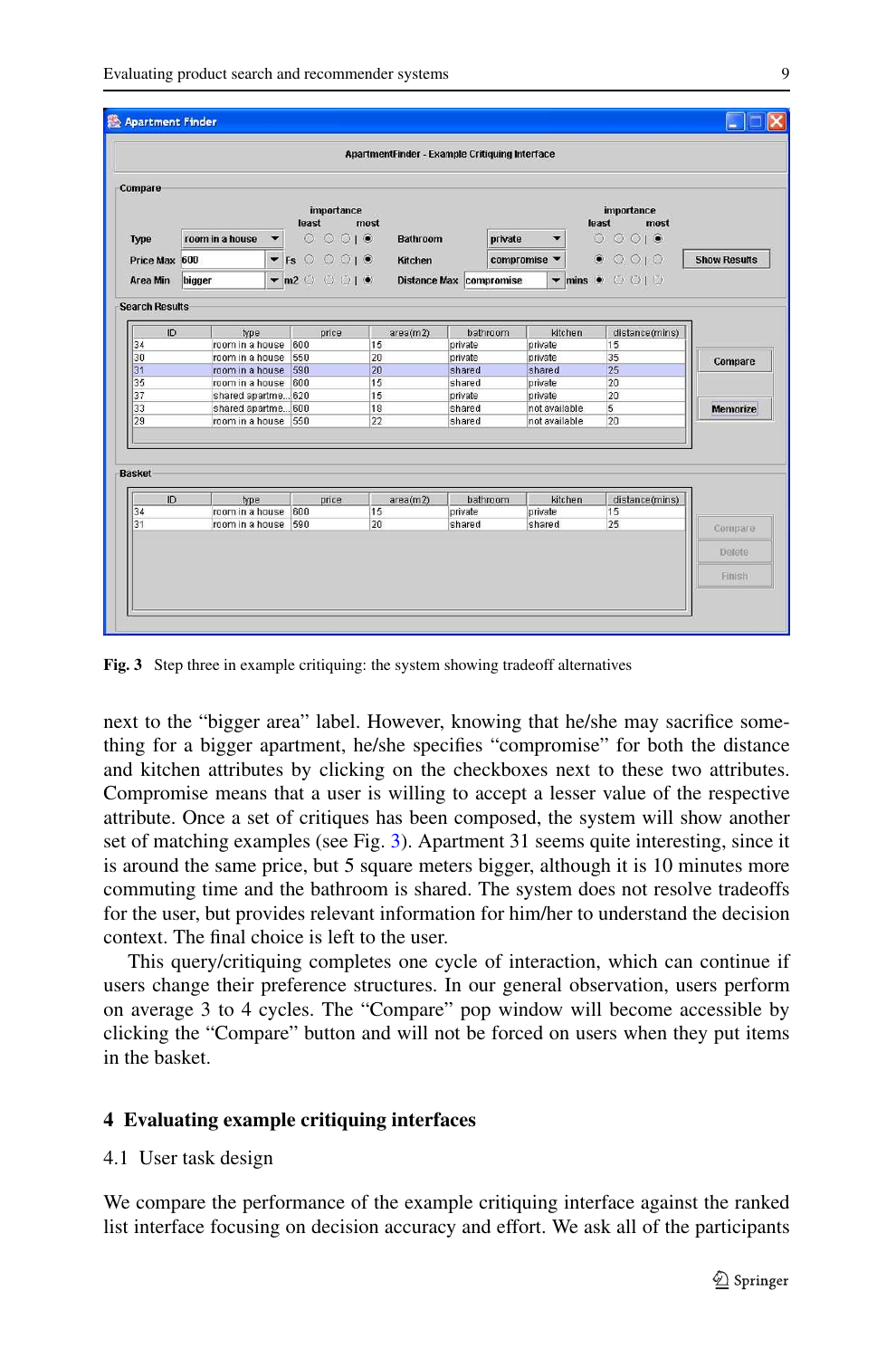to find simple and complex tradeoff alternatives of a given item while using both interfaces that are to be compared. The design of these identification tasks is based on the fact that decision makers undertaking these tasks use compensatory strategies [15, 22] and are more likely to achieve higher decision accuracy. Therefore, the more complex tradeoff alternatives a user can identify, the more accurate his or her decision is; and the faster a user finds answers to tradeoff alternatives, the less effort he or she makes. We demonstrate that example critiquing significantly reduces users' task time and error compared to the ranked list when complex tradeoff tasks were performed. Before describing the procedure for conducting such a comparative user study, we define more precisely the notion of tradeoff tasks.

#### 4.2 Tradeoff navigation

In finding tradeoff alternatives, a user explores the product space by navigating from one product to others that provide tradeoff scenarios. As explained before, the more tradeoff scenarios a user examines, the more accurate his/her decisions are. In the example critiquing interface, he/she starts the navigation from a recommended item after the initial search, and then posts a critique (e.g., a cheaper apartment) in order to see a new set of products. We call this process the tradeoff navigation process. More precisely, tradeoff navigation refers to a user navigating from an item to its tradeoff counterparts which offer improved values on one or several attributes, and compromised values on other attributes. This type of tradeoff is known as attribute value tradeoff. Pu and Faltings [25] discussed other types of decision tradeoffs in product search.

As the number of attributes becomes larger, the complexity of the tradeoff navigation task increases. Let us define each tradeoff navigation task as having two variables: (optimize, compromise), where *optimize* represents the set of attributes to be optimized, and *compromise* the set of attributes to be compromised. So ({price}, {size of room}) denotes that a user wants to get a better price by sacrificing the size of his/her room. ({price}, {size of room, distance to work}) denotes that the user wants to get a better price by sacrificing the size of his/her room, the distance to work, or both. Furthermore, we use pairs  $(x, y)$  to specify the complexity of tradeoff navigation tasks. (1, 1) denotes that one attribute is being optimized, while at the same time another attributed is being compromised. (1, 2) denotes the participation of two attributes for the compromising process, and one attribute for the optimization process. It is clear that  $(1, 1)$  entails one single tradeoff scenario, while there are three scenarios for the (1, 2) case because there are three ways to compromise the values of two attributes (two times on one attribute alone, and one time on both attributes). As the number of variables participating in a tradeoff scenarios increases, the optimize/compromise scenario pairs increase exponentially. For the case of  $(1, 3)$ , there are 7 optimize/compromise pairs. That is, there are 7 different ways to compromise the values of the three chosen attributes, thus 7 different ways to navigate.

## 4.3 Tradeoff identification tasks

Tradeoff navigation takes place most likely in the final stage of product selection where users are comparing and examining in detail a set of candidates [13]. Therefore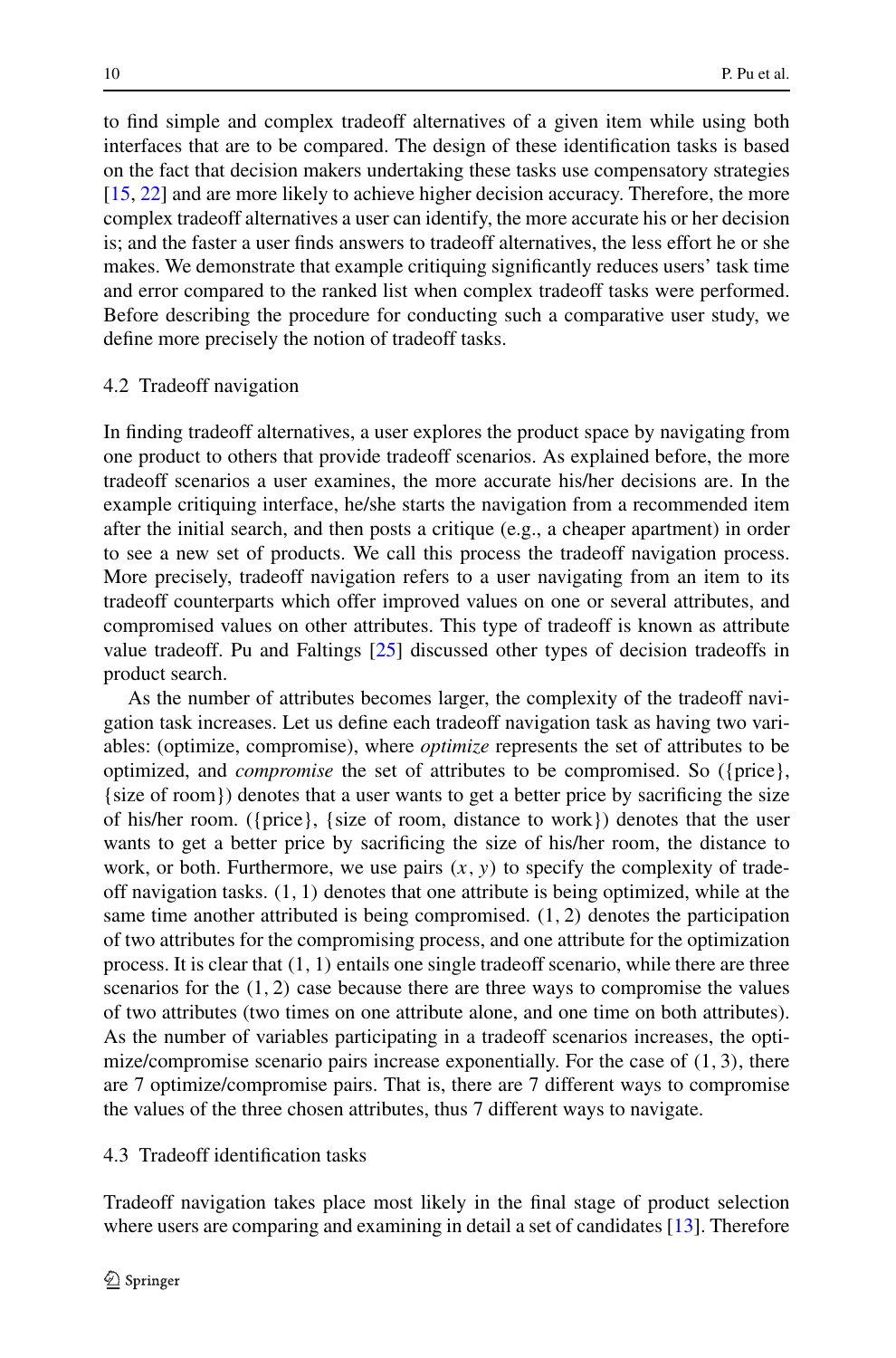we assume that a user has narrowed down the search space to a smaller set. This provides the reasoning for having only 50 products in the test catalog.

Our goals were to instruct all of our users to perform tradeoff navigations using the example critiquing and ranked list interfaces respectively and to measure their task time and error rates. We started with a rather specific decision goal by asking them to identify their most preferred apartment encountered so far (the first choice). Then we asked everyone to improve various attributes of that apartment and evaluated how quickly they found tradeoff alternatives in relation to the first choice. The specific tasks given to our users were as follows:

- 1. Find your most preferred apartment.
- 2. Can you find something closer? You can compromise on one and only one attribute.
- 3. Can you find something bigger than what you found for question #1? You can compromise on one and only one attribute.
- 4. Find something which is roughly 100 Swiss francs less than the answer to question #1. You can compromise on up to two attributes, but not more.
- 5. Find an apartment which is 5 square meters bigger than the answer to question #1. You can compromise on up to two attributes but not more.

The questions can be broadly divided into three categories. The first question is a simple search task of finding a multi-attribute product from a list of products. This question on one hand ensures that we get an idea of the user's comfort level with the interfaces; it also gives us a starting point for answering subsequent tradeoff questions. The second category of questions (Questions 2, 3) deals with simple multi attribute tradeoff tasks with one attribute being optimized and the other compromised, i.e., the (1, 1) tradeoff case. The third category of questions (Questions 4, 5) deals with complex multi attribute tradeoff tasks where the user gains on one attribute, and compromise on two attributes, i.e., the (1, 2) case.

The entire user study was carried out in experiments scheduled in three phases, with 11, 5, and 6 participants involved in each of the phases respectively. The task completion time was defined to be the amount of time a participant took to answer each of the questions. The error rate was defined to be the total number of wrong answers a participant gave over the total number of questions.

## 4.4 Data set and participants

The data set originally used in SmartClient dealt with multi-attribute and configurable products in the travel industry. However, we chose to evaluate SmartClient for apartment searches in this study. First, it is easier for our participants to relate to task scenarios used in apartment searches rather than finding flights because they are not likely to be frequent travelers. Second, travel data (price, intermediate airports, flying routes) undergo frequent changes and therefore cannot remain relevant throughout the duration of a research project (in this case two years). On the other hand, apartment data are relevant for up to three years, especially in countries where rent control is tight. Furthermore, the evaluation of SmartClient for apartment searches could demonstrate that the example critiquing interface is useful not only for travel planning, but also for other domains.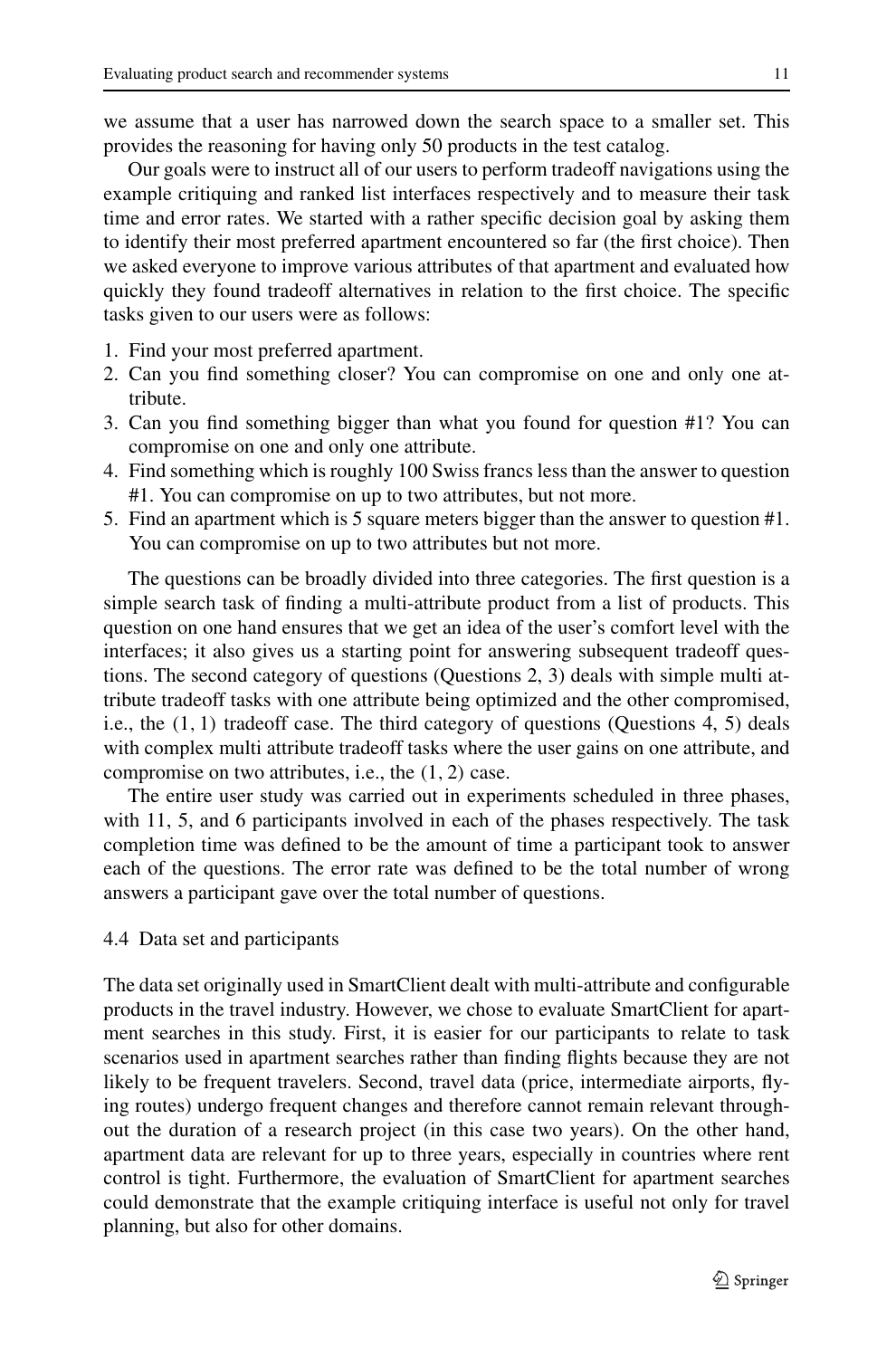We used two sets of 50 rental properties (student apartments) located in the vicinity of our university. Each set is used for evaluating the ranked list (called RankedList henceforth) or the example critiquing interface (called EC). The entries in these two sets are not identical to avoid any learning effects when users compare and evaluate the two tools. However, they are equivalent with respect to user tasks. That is, each data set contained at least a correct and similar answer for each of the user questions. The rental properties used in the experiment were based on real data with slight modifications. For instance, each property, regardless of its type, was normalized for the purpose of accommodating one person only.

The 22 participants (8 females) were graduate students, research assistants and administrative personnel recruited from our university (the Swiss Federal Institute of Technology or EPFL). Since EPFL does not provide sufficient dormitory rooms for our graduate students, most of them are likely to be familiar with apartment searching tasks in either online or offline environments. To make the group as diverse as possible, participants were selected from a variety of nationalities. They were Swiss, Algerian, American, Indian, Vietnamese, Chinese, and Mexican.

Participants were given adequate time to familiarize themselves with the interfaces. The data set used for this warm-up exercise was different from those used for the real experiments. To help them learn how to use the interfaces, users were instructed to perform a test search, for example finding an apartment for the price of 550 Swiss Francs and an area of 20 square meters.

#### 4.5 User debriefing and experiment procedure

Before each experiment session, we informed each participant of the experiment's objectives, explained the meaning of labels on each of the interfaces, and told them that we would be recording their task performances. We then gave them 5–10 minutes to try out the interfaces with test scenarios.

We used a within-subjects design for the experiment procedure. Each of the 22 users was asked to perform the 5 tasks (described in Sect. 4.3) using Interface 1 (RankedList) and Interface 2 (Example Critiquing or EC). The order of the interfaces evaluated alternated for every two consecutive users. This was to counterbalance any biases that users may develop while evaluating one interface and carrying these biases to the evaluation of the other one.

#### 4.6 Post session questionnaire

To understand our participants' perception of the two interfaces, we conducted a semi-structured interview after each user study. Besides collecting their comments and opinions regarding these two interfaces, we asked participants to answer the following two questions:

- 1. Which of the two interfaces do you prefer? Why?
- 2. Which one of the interfaces makes you feel more certain that you have found the correct answers? Why?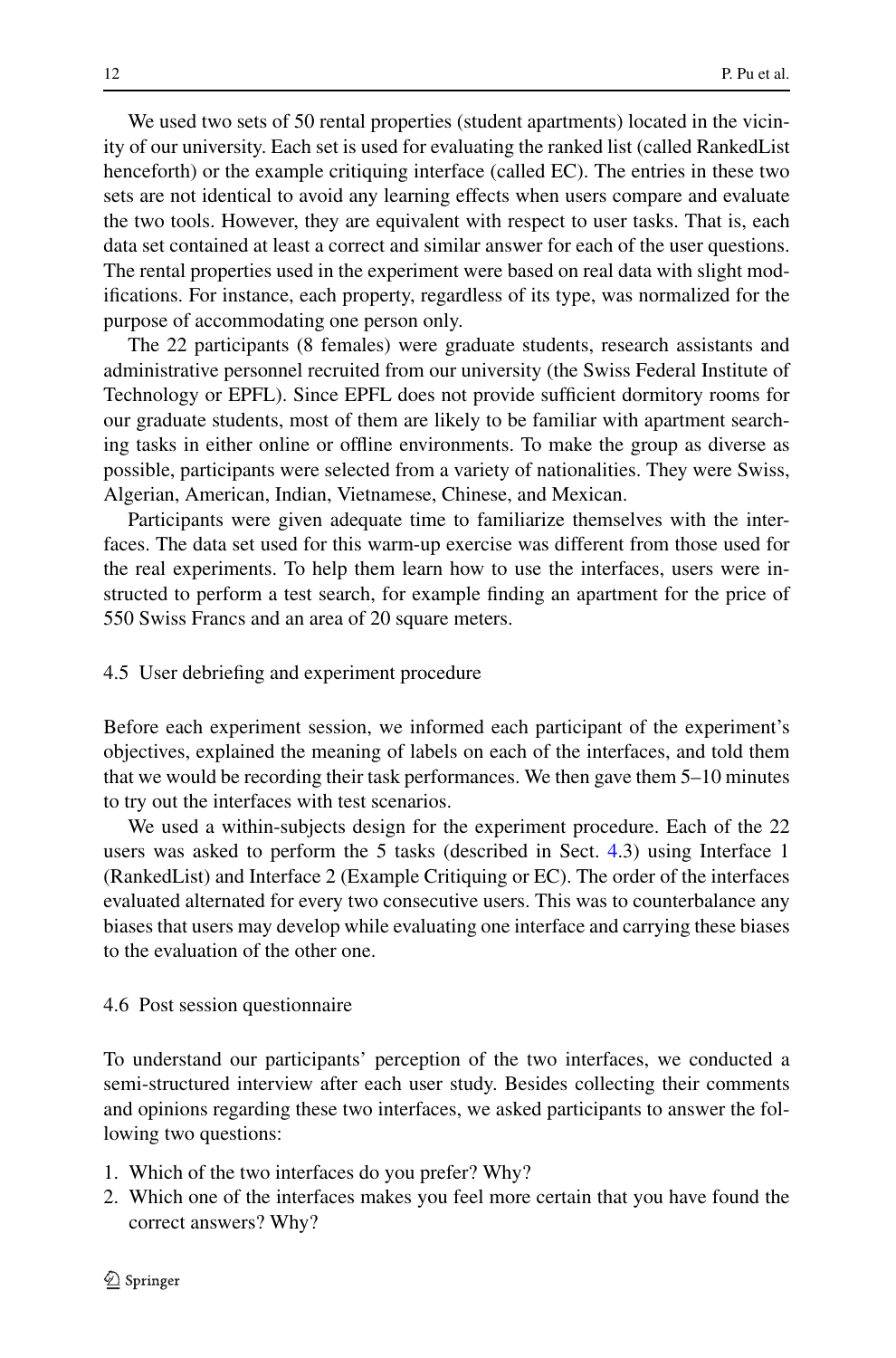| Condition |       | Group A: | RL first $(n = 11)$ |       |       | Group B:<br>EC first $(n = 11)$ |        |        |           |  |
|-----------|-------|----------|---------------------|-------|-------|---------------------------------|--------|--------|-----------|--|
|           |       | Min      | Max                 | Mean  | SD.   | Min                             | Max    | Mean   | <b>SD</b> |  |
| RL        | Time  | 20.00    | 111.00              | 69.60 | 35.58 | 50.00                           | 150.00 | 102.20 | 34.84     |  |
|           | Error |          |                     |       |       |                                 |        |        |           |  |
| EC        | Time  | 41.00    | 84.00               | 62.20 | 15.03 | 30.00                           | 180.00 | 90.60  | 46.65     |  |
|           | Error |          |                     |       |       |                                 |        |        |           |  |

**Table 1** Statistics of task time and error rate for task 1

## 4.7 Results

The recorded average task completion time and error rate were smaller for the example critiquing interface (61.7 versus 73.9 seconds for the ranked list, and 0.27 versus 0.67 errors per task for the ranked list). To further understand the significance of these results and to verify if the counter balance measure had worked, we performed the repeated measures Analysis of Variance (RM-ANOVA) on the collected data. We also divided the tasks into three categories in order to know where the significance had occurred.

## *4.7.1 Multi attribute searching task*

The first task required users to find an apartment of their choice. No errors can be defined for such personal choices. A number of individuals took more time to find the answer while using EC than RankedList, especially when EC was given first to evaluate (see Table 1). From observing how the participants' worked with the interfaces, we believe that this was largely due to the unfamiliarity of the example critiquing interface compared to the RankedList interface. Participants tended to take more time to learn to use EC, especially under testing conditions. A RM-ANOVA test yielded no statistical significant differences in task time due to interfaces used or due to any interaction effects between interfaces and order, at the 0.05 level of significance (see Table 2).

## *4.7.2 Trade-off with 2 attributes*

This category of tradeoff tasks (#2 and #3) are simple tradeoff tasks and required the participants to find alternatives that improve the value on one identified attribute while compromising the values of only one of the four remaining attributes. Although participants took less time on average to do these two tasks with EC (see Table 3), a repeated measure analysis of variance (RM-ANOVA) yielded no statistical significant difference for task time at the 0.05 level of significance. However, the same analysis showed statistical significances for a higher error rate when RankedList was used (see Table 4). The significance was further maintained for within group analysis regardless whether RL or EC was used first. We concur that the relatively high error rate was due to the fact that participants had to do a significant amount of visual search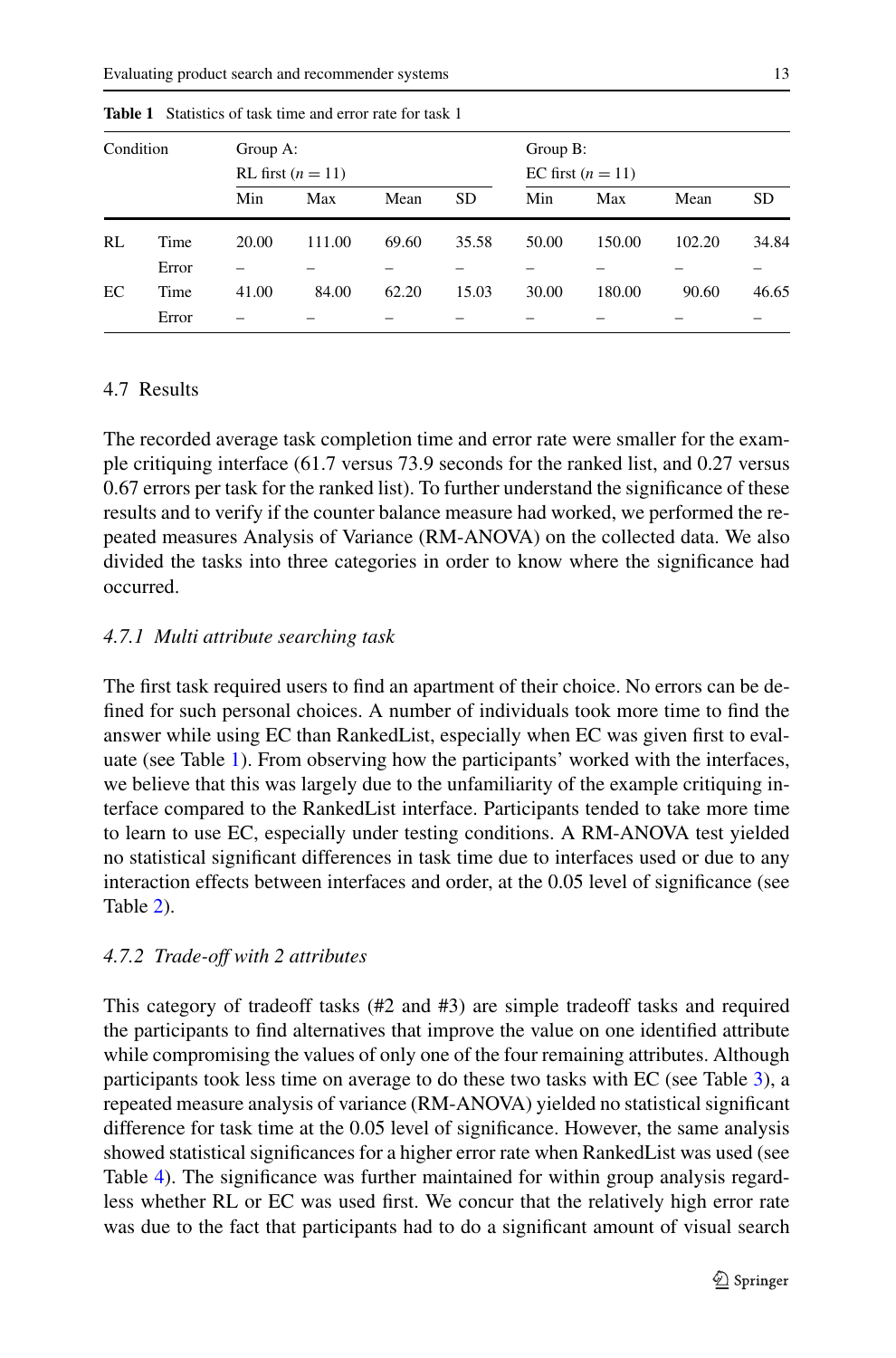| <b>Table 2</b> RM-ANOVA of<br>differences for task time and | Type of comparison    |       |    | RM-ANOVA results |       |
|-------------------------------------------------------------|-----------------------|-------|----|------------------|-------|
| error rate for task 1                                       |                       |       | df | $\boldsymbol{F}$ | P     |
|                                                             | Between group         |       |    |                  |       |
|                                                             | RL vs. EC             | Time  | 1  | 1.245            | 0.278 |
|                                                             |                       | Error |    |                  |       |
|                                                             | RL first vs. EC first | Time  | 1  | 0.036            | 0.850 |
|                                                             |                       | Error |    |                  |       |
|                                                             | Within group          |       |    |                  |       |
|                                                             | Group A:              | Time  | 1  | 0.372            | 0.557 |
|                                                             | First RL, then EC     | Error |    |                  |       |
|                                                             | Group B:              | Time  | 1  | 0.852            | 0.380 |
|                                                             | First EC, then RL     | Error |    |                  |       |

**Table 3** Statistics of task time and error rate for simple tradeoff tasks

| Condition |       | Group A: | RL first $(n = 11)$ |       |           | Group B:<br>EC first $(n = 11)$ |        |       |           |  |
|-----------|-------|----------|---------------------|-------|-----------|---------------------------------|--------|-------|-----------|--|
|           |       | Min      | Max                 | Mean  | <b>SD</b> | Min                             | Max    | Mean  | <b>SD</b> |  |
| RL        | Time  | 20.00    | 113.00              | 54.40 | 30.45     | 43.00                           | 168.50 | 84.95 | 36.88     |  |
|           | Error | 0.00     | 2.00                | 1.10  | 0.74      | 0.00                            | 2.00   | 1.30  | 0.67      |  |
| EC        | Time  | 38.50    | 97.50               | 54.65 | 20.07     | 28.50                           | 172.50 | 65.80 | 40.82     |  |
|           | Error | 0.00     | 2.00                | 0.20  | 0.42      | 0.00                            | 1.00   | 0.60  | 0.52      |  |

| <b>Table 4</b> RM-ANOVA of              |                       |       |    |                         |              |  |  |  |  |
|-----------------------------------------|-----------------------|-------|----|-------------------------|--------------|--|--|--|--|
| differences for task time and           | Type of comparison    |       |    | <b>RM-ANOVA</b> results |              |  |  |  |  |
| error rate for simple tradeoff<br>tasks |                       |       | df | F                       | P            |  |  |  |  |
|                                         | Between group         |       |    |                         |              |  |  |  |  |
|                                         | RL vs. EC             | Time  | 1  | 2.016                   | 0.172        |  |  |  |  |
|                                         |                       | Error | 1  | 26.435                  | $5.8e - 0.5$ |  |  |  |  |
|                                         | RL first vs. EC first | Time  | 1  | 0.864                   | 0.359        |  |  |  |  |
|                                         |                       | Error | 1  | 0.277                   | 0.602        |  |  |  |  |
|                                         | Within group          |       |    |                         |              |  |  |  |  |
|                                         | Group A:              | Time  | 1  | 0.001                   | 0.972        |  |  |  |  |
|                                         | First RL, then EC     | Error | 1  | 14.878                  | 0.004        |  |  |  |  |
|                                         | Group B:              | Time  | 1  | 3.098                   | 0.112        |  |  |  |  |
|                                         | First EC, then RL     | Error |    | 10.756                  | 0.010        |  |  |  |  |

using RankedList, and as a result they were more susceptible to making mistakes. Furthermore, the order of interfaces did not seem to have an effect on task time, or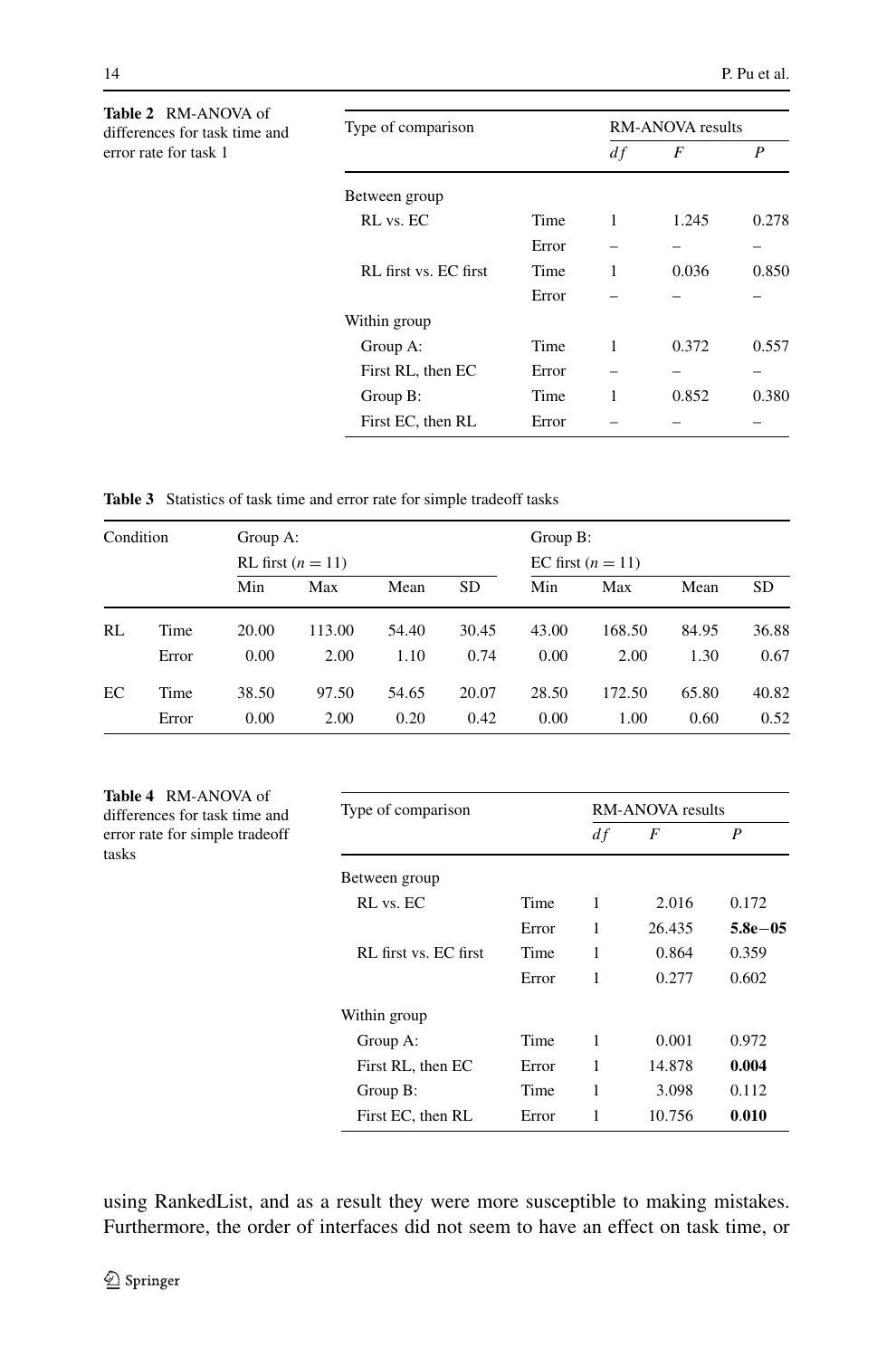error rate, thus confirming that the counterbalanced measure was rather successfully implemented.

## *4.7.3 Trade-off with more than 2 attributes*

This category of questions (#4 and #5), called complex tradeoff tasks, increased the task complexity by requiring participants to perform tradeoffs on more than two attributes. They have to improve the value on one identified attribute while compromising the values of two of the four remaining attributes. A repeated measure analysis of variance (RM-ANOVA) yielded statistical significant differences not only for error rates, but also for task time due to interfaces used at the 0.05–0.08 level of significance (see Tables 5 and 6). Furthermore, the order of interfaces used did not seem to have an effect on task time or error rate, again confirming that the counterbalanced experiment was successfully designed. However, the within group analysis showed that the significance was not maintained for the user group where EC was used before RL. That is, the difference in mean error rates, 0.8 for RL and 0.5 for EC, did not reach significance, although the other  $p$  values were relatively small (between 0.028–0.093) for the within group analysis.

| Condition |       | Group A: |                     |       |           | Group B: |                     |       |           |
|-----------|-------|----------|---------------------|-------|-----------|----------|---------------------|-------|-----------|
|           |       |          | RL first $(n = 10)$ |       |           |          | EC first $(n = 10)$ |       |           |
|           |       | Min      | Max                 | Mean  | <b>SD</b> | Min      | Max                 | Mean  | <b>SD</b> |
| RL        | Time  | 30.50    | 137.50              | 69.15 | 33.56     | 38.00    | 92.50               | 63.10 | 19.11     |
|           | Error | 0.00     | 1.00                | 0.80  | 0.42      | 0.00     | 2.00                | 0.80  | 0.79      |
| EC        | Time  | 26.00    | 60.00               | 46.05 | 12.57     | 21.50    | 109.50              | 50.90 | 26.09     |
|           | Error | 0.00     | 1.00                | 0.30  | 0.48      | 0.00     | 2.00                | 0.50  | 0.71      |

**Table 5** Statistics of task time and error rate for complex tradeoff tasks

| Type of comparison    |       |                  |        |                  |  |  |  |  |  |
|-----------------------|-------|------------------|--------|------------------|--|--|--|--|--|
|                       | df    | $\boldsymbol{F}$ | P      |                  |  |  |  |  |  |
|                       |       |                  |        |                  |  |  |  |  |  |
| Between group         |       |                  |        |                  |  |  |  |  |  |
| RL vs. EC             | Time  | 1                | 10.362 | 0.005            |  |  |  |  |  |
|                       | Error | 1                | 3.234  | 0.088            |  |  |  |  |  |
| RL first vs. EC first | Time  | 1                | 0.510  | 0.479            |  |  |  |  |  |
|                       | Error | 1                | 0.261  | 0.612            |  |  |  |  |  |
| Within group          |       |                  |        |                  |  |  |  |  |  |
| Group A:              | Time  | 1                | 6.836  | 0.028            |  |  |  |  |  |
| First RL, then EC     | Error | 1                | 5.000  | 0.052            |  |  |  |  |  |
| Group B:              | Time  | 1                | 3.520  | 0.093            |  |  |  |  |  |
| First EC, then RL     | Error | 1                | 0.574  | 0.468            |  |  |  |  |  |
|                       |       |                  |        | RM-ANOVA results |  |  |  |  |  |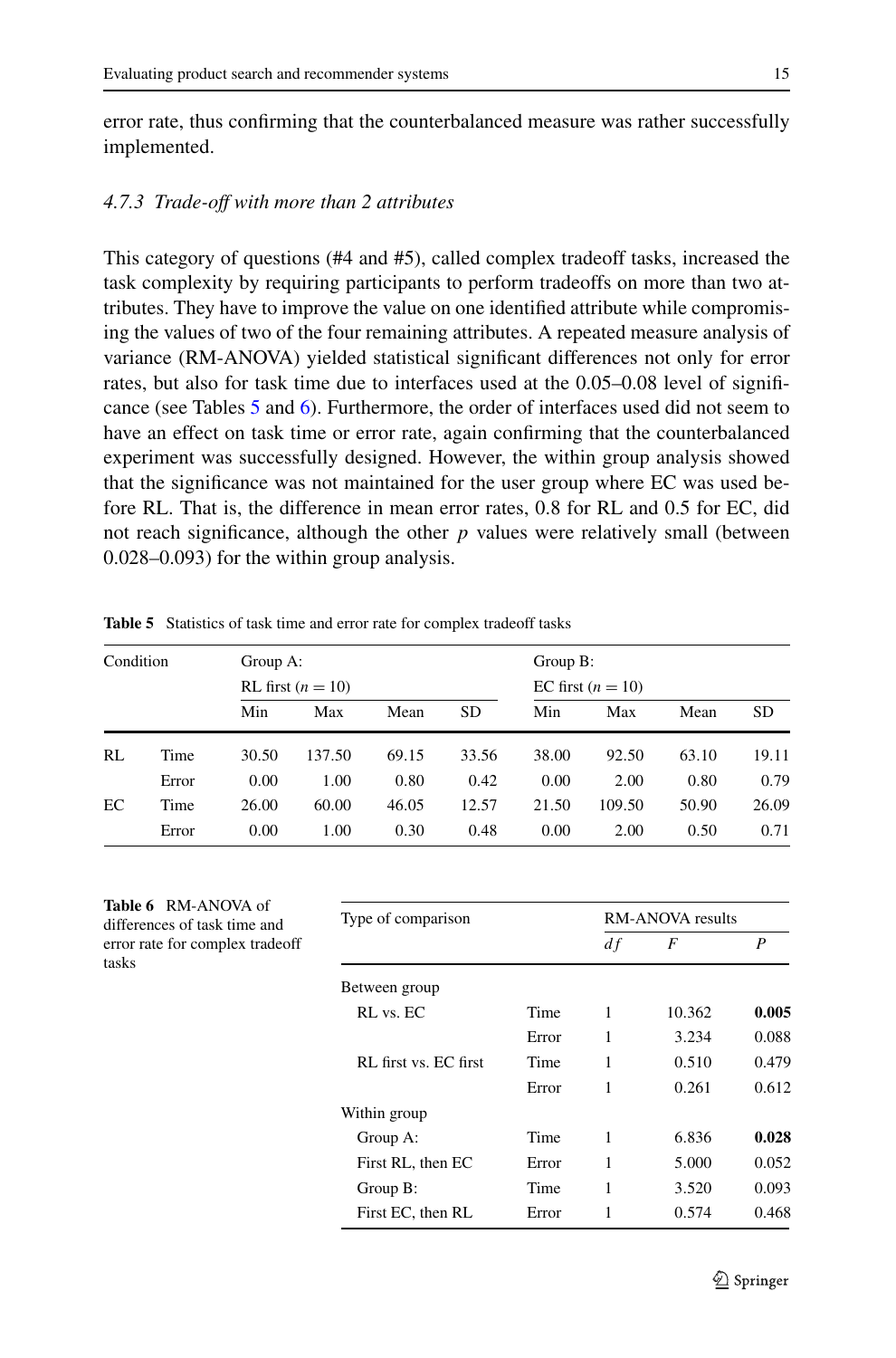### *4.7.4 Overall performances of EC compared to RankedList*

The overall performance of these two interfaces indicates that users took increasingly less time and made fewer errors when performing tradeoff tasks using EC even though the task complexities increased (see Fig. 4). On the other hand, the difference in task completion time for RankedList compared to EC increased as tradeoff tasks became more complex (Fig. 4). While the error rate for the second and third categories of tasks decreased both for EC and RankedList, the average of errors committed for RankedList remained high (see Fig. 5). The obtained data suggests that EC provides a time efficient tool for making multi-attribute tradeoff analysis, especially as the complexity of tasks increases. In addition, by observing participants interacting with the interfaces, we noticed that the tradeoff tasks were made significantly easier in EC because users could just set an attribute to the "compromise" value when they were willing to sacrifice it and concentrate on improving the values of those attributes which are important to them.



**Fig. 4** Average task completion times in seconds for the three categories of tasks when evaluating RankedList and EC respectively



**Fig. 5** Average error rates for the three categories of tasks when evaluating RankedList and EC respectively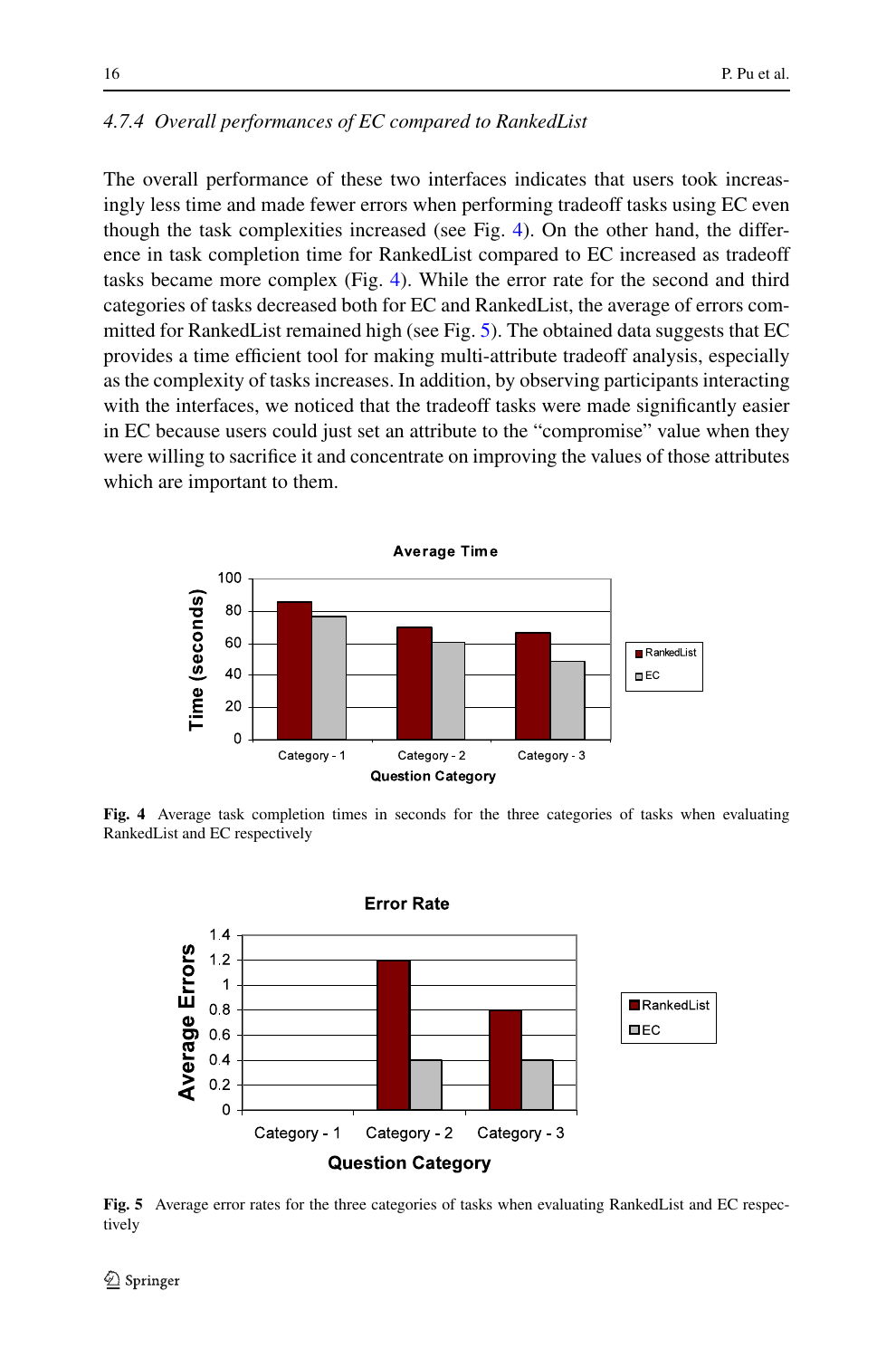## *4.7.5 User preference and confidence level*

10 out of 22 participants preferred the RankedList interface over EC despite the fact that many of them took more time to perform the tasks and made more errors. In addition to preference, we also asked participants to comment on their confidence levels with respect to the two interfaces. By confidence level, we mean a user's level of certainty in believing that a correct answer has been found with respect to an interface. After compiling the responses, we were somewhat surprised to find that more participants felt higher confidence levels when RankedList was used.

We decided to further analyze users' feedback regarding confidence level by analyzing in detail participants' comments recorded during the user study. Many of them said that "the search engine used in EC hides something from me," whereas "I can see everything in the ranked list." Some also expressed concern about the fact that the results returned by the EC interface did not correspond to their ranking of decision outcomes. That apparently increased the doubt as well. To summarize, there were two main reasons for the preference for RankedList: (a) users would like to see more search results than the 7-result set, even though they may not want to examine all of the details; and (b) they sometimes have difficulties in accepting the outcomes ranked by the machine, thus wondering if other (better) outcomes existed beyond the 7-result set. We then did a trial user study where we used the scroll bar to display all 50 items, 7 results at a time. Many users scrolled down briefly, only few stopped to carefully examine a result. Only one user actually selected a result which was ranked outside of the initial 7-result set in the EC interface.

We further extended our study by searching for answers in decision behavior theory to understand why it is not always easy for people to accept the ranking of decision outcomes calculated by the multi-attribute utility theory. It turned out that human decision strategies can be very different from the utility model, also called the weighted added sum strategy, which underlies many decision support systems [22]. Largely due to effort limitations, a human cannot be as detailed as a machine in summing up the utilities of each of the attributes towards ranking the set of outcomes. Instead, they are likely to develop biases. For example, there is a phenomenon called the prominence effect  $[8, 39]$ . When a set of choices were given to users, they were more likely to select an alternative that maximizes the value of a single attribute. However, if they were given a matching problem (which is equivalent to the choice problem), they would give different values to the prominent attribute. If the search engine uses a utility model to calculate the ranking of each outcome, it is possible that humans may have trouble accepting the machine's scores. This is especially true when outcomes' utility values only differ by a small amount. For these outcomes, which we call the gray area, a linear display imposes an implied ranking despite the fact that displayed outcomes do not have a clear order. In other words, people's judgment of certain results cannot conform to such a strict assignment of order. We believe that this is the cause of the discomfort expressed by our subjects when they claimed a low confidence level for the example critiquing interface.

## *4.7.6 Conclusion: the real benefits of example critiquing*

The user study described in this section reports an interesting evaluation of example critiquing. Contrary to the common belief that EC is naturally better than the ranked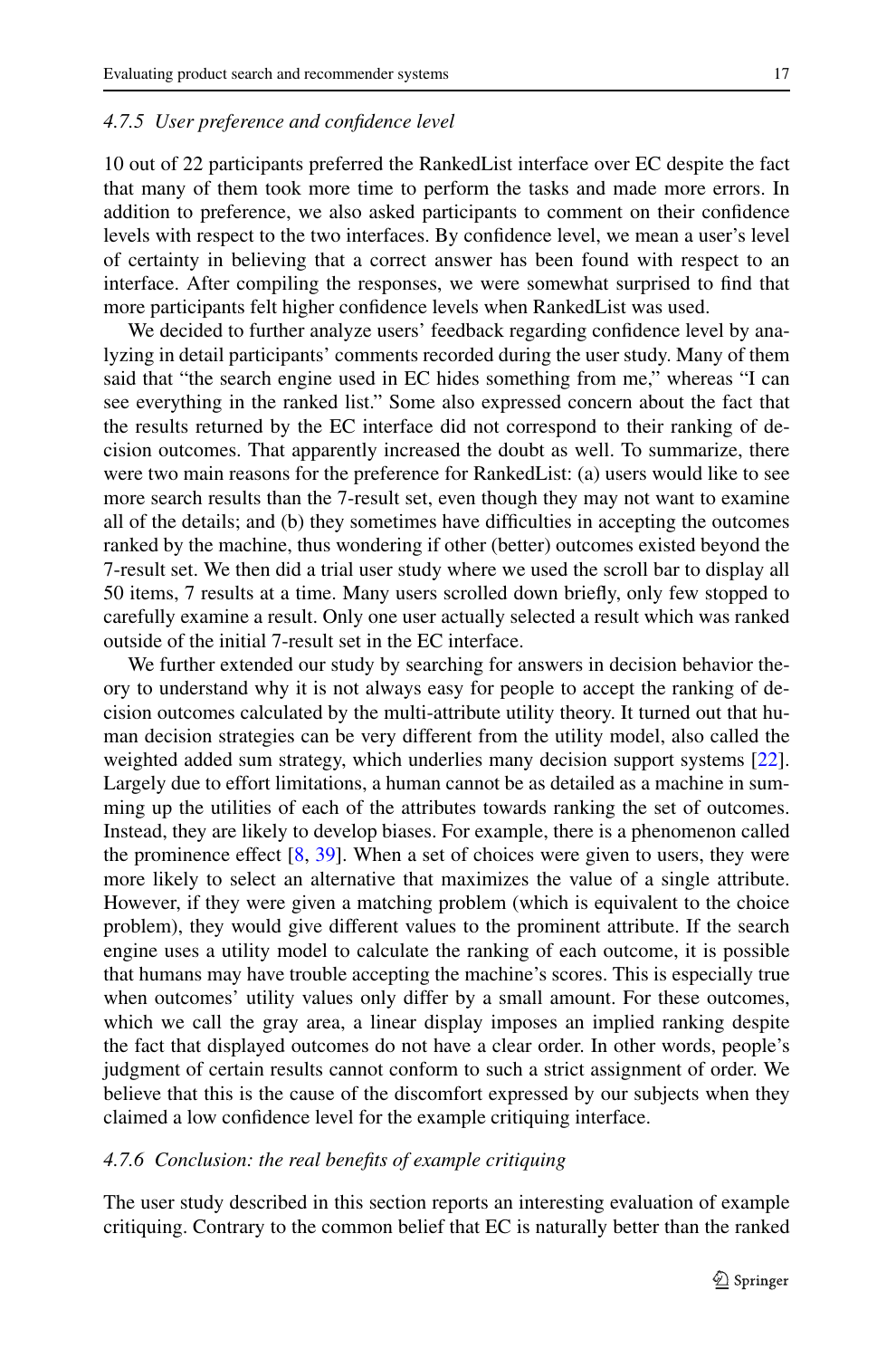list, results here show that EC performed comparably as the RankedList for simple tradeoff tasks. However, when complex tradeoff tasks were given, EC not only reduced users' task time significantly, but also the likelihood of making mistakes in choosing the right item. Therefore, we conclude that EC is likely to attract more attention in the next generation E-commerce sites where products become more complex. In those circumstances, users are likely to rely more on the critiquing component to perform tradeoff to achieve high accuracy in making their final decisions.

#### 4.8 Follow-up interface design

Based on the trial user study, we began designing a new interface for the example critiquing interaction paradigm. We focused our efforts on enlarging the displayed result set and began looking for a display strategy which is less likely to allow users to dispute the ordering of results. One display technique, fisheye views, seems to provide solutions to both objectives (see Fig. 6). In the new interface, the basic principles of example critiquing interaction model stay the same. However, the number of displayed results increases from 7 to 50. The 7 recommended results are emphasized by a significant distortion effect so that their text stands out, while the other 43 results are displayed with much smaller font sizes. The distortion effects are achieved by row heights which are proportional to the utility scores of each of the recommended results. Furthermore, the natural ordering in the display follows the price attribute, or any other quantitative attributes (e.g., the size of the rooms or the distance to the university).

Because of the fisheye views, the 50 results can still be displayed in a single overview, which provides an overall context for users to see the recommended results. Additionally, it seemed that the human eyes' imprecision in judging precisely the row heights provided an advantage to display the ranking of the decision outcomes, especially for the gray areas. The new design, therefore, resulted in a less disputable display in terms of ranking order, while at the same time providing much more room for showing search results.

#### **5 Implementing fisheye views for example critiquing interfaces**

Fisheye view techniques, already described in Spence and Apperly in 1982 [33], were developed by Furnas [9] into a general framework called the Generalized Fisheye View. The principle idea is that information should be displayed according to its importance.

The name is an analogy to how a fisheye lens distorts an image. That is, it gives more details about what is being observed (the focus) and less to elements which are distant from the focus. Fisheye views therefore increase the detail or visual emphasis of a focalized set of displayed items, while filtering or deemphasizing less important results to maintain context. Fisheye views have been used to visualize a range of data structures: tables [27], trees [17], graphs [31], menus [1], and semantic information [10]. User studies of comparing fisheye views with non-distortion displays were also carried out: Pirolli et al. [23], Callahan and Koenemann [5], and Bederson et al. [2].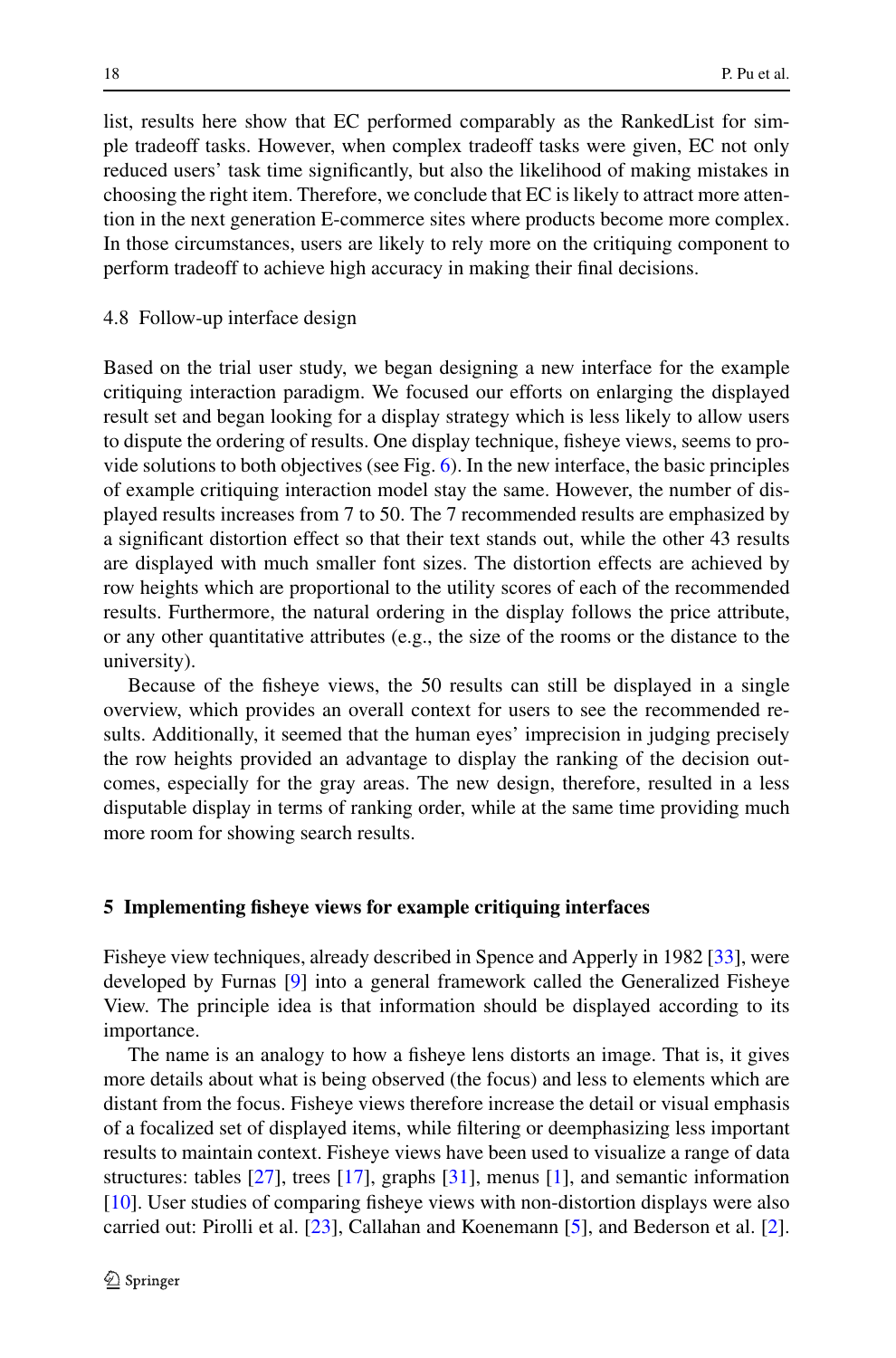| Price<br><b>Bathroom</b><br>Kitchen<br>Type<br>Area (m2)<br>$\blacktriangledown$ 600<br>20<br>10<br>room in a house<br>shared<br>shared<br>v<br>$\cdot$<br>$\mathbf{r}$<br><b>Show Result</b><br><b>Search Query Results</b><br>Rank<br>Price<br>Area (m2)<br>Bathroom<br>Kitchen<br>Type<br>country aparts and<br>Adams and artists<br>cristico<br>$-3750$<br>高麗盤<br>清陽<br>75.55<br>医鼻<br><b>FORMS STATISTICS</b><br>3<br>$\begin{array}{r} 1.9848 \\ 1.98488 \\ \hline 1.9448 \\ \end{array}$<br>sa avallasie<br>room to a house<br>遂<br>not available<br>ñ<br>ñ<br>400<br>15280<br>$\frac{18}{20}$<br>9<br>shared<br>shared<br>room in a house<br>ñ<br>430450<br>com ha have<br>room in a house<br>shared<br>shared<br>ÿ<br>shared<br>shared<br><b>Batt</b><br><b>RAGE</b><br>$\frac{18}{12}$<br>$\frac{15}{20}$<br>14<br>room in a house<br>shared<br>shared<br>16<br>shared<br>room in a house<br>shared<br>450<br>20<br>25<br>17<br>room in a house<br>shared<br>shared<br>15<br>460<br>16<br>18<br>shared apartment<br>shared<br>shared<br>15<br>19<br>470<br>10<br>shared apartment<br>shared<br>shared<br>20<br>470<br>15<br>shared apartment<br>15<br>shared<br>shared<br>15<br>$^{21}$<br>500<br>5<br>room in a house<br>private<br>private<br>22<br>12<br>15<br>500<br>room in a house<br>shared<br>private<br>23<br>500<br>20<br>20<br>shared apartment<br>shared<br>private<br>$\overline{24}$<br>500<br>25<br>25<br>room in a house<br>not available<br>shared<br>25<br>500<br>$_{20}$<br>30<br>room in a house<br>private<br>private<br>26<br>530<br>18<br>15<br>shared apartment<br>shared<br>shared<br>27<br>550<br>20<br>10<br>shared apartment<br>private<br>not available<br>28<br>550<br>15<br>15<br>shared apartment<br>shared<br>shared<br>29<br>550<br>22<br>shared<br>not available<br>20<br>room in a house<br>30<br>room in a house<br>550<br>20<br>35<br>private<br>private<br>25<br>31<br>590<br>20<br>room in a house<br>shared<br>shared<br>32<br>12<br>shared apartment<br>600<br>shared<br>5<br>shared<br>5<br>33<br>600<br>18<br>not available<br>shared apartment<br>shared<br>34<br>600<br>15<br>15<br>room in a house<br>private<br>private<br>35<br>15<br>600<br>20<br>room in a house<br>shared<br>private<br>36<br>shared apartment<br>600<br>18<br>shared<br>shared<br>40<br>15<br>37<br>620<br>20<br>shared apartment<br>private<br>private<br>5<br>38<br>650<br>20<br>room in a house<br>shared<br>shared<br>55<br>noon in a house<br>shared<br>shared<br>40<br>690<br>25<br>15<br>shared<br>shared apartment<br>private<br>700<br>20<br>5<br>41<br>shared apartment<br>private<br>private<br>42<br>25<br>10<br>700<br>shared apartment<br>private<br>private<br>$rac{43}{44}$<br>388<br>toom in a house<br>room in a house<br>$\frac{22}{26}$<br>$\frac{35}{40}$<br>private<br>shared<br>shared<br>private<br>45<br>710<br>18<br>15<br>shared<br>room in a house<br>shared<br>禁留<br>š<br>strand and most<br>Strand and most<br>strand and most<br>ana at<br>Bhaile<br>鹽<br>쾶 | View               |  |  |                          |
|---------------------------------------------------------------------------------------------------------------------------------------------------------------------------------------------------------------------------------------------------------------------------------------------------------------------------------------------------------------------------------------------------------------------------------------------------------------------------------------------------------------------------------------------------------------------------------------------------------------------------------------------------------------------------------------------------------------------------------------------------------------------------------------------------------------------------------------------------------------------------------------------------------------------------------------------------------------------------------------------------------------------------------------------------------------------------------------------------------------------------------------------------------------------------------------------------------------------------------------------------------------------------------------------------------------------------------------------------------------------------------------------------------------------------------------------------------------------------------------------------------------------------------------------------------------------------------------------------------------------------------------------------------------------------------------------------------------------------------------------------------------------------------------------------------------------------------------------------------------------------------------------------------------------------------------------------------------------------------------------------------------------------------------------------------------------------------------------------------------------------------------------------------------------------------------------------------------------------------------------------------------------------------------------------------------------------------------------------------------------------------------------------------------------------------------------------------------------------------------------------------------------------------------------------------------------------------------------------------------------------------------------------------------------------------------------------------------------------------------------------------------------------------------------------------------------------------------------------------------------------------------------------------------------------------------------------------------------------------------------------------------------------|--------------------|--|--|--------------------------|
|                                                                                                                                                                                                                                                                                                                                                                                                                                                                                                                                                                                                                                                                                                                                                                                                                                                                                                                                                                                                                                                                                                                                                                                                                                                                                                                                                                                                                                                                                                                                                                                                                                                                                                                                                                                                                                                                                                                                                                                                                                                                                                                                                                                                                                                                                                                                                                                                                                                                                                                                                                                                                                                                                                                                                                                                                                                                                                                                                                                                                           | <b>Tweak Panel</b> |  |  |                          |
|                                                                                                                                                                                                                                                                                                                                                                                                                                                                                                                                                                                                                                                                                                                                                                                                                                                                                                                                                                                                                                                                                                                                                                                                                                                                                                                                                                                                                                                                                                                                                                                                                                                                                                                                                                                                                                                                                                                                                                                                                                                                                                                                                                                                                                                                                                                                                                                                                                                                                                                                                                                                                                                                                                                                                                                                                                                                                                                                                                                                                           |                    |  |  | <b>Mins to EPFL</b>      |
|                                                                                                                                                                                                                                                                                                                                                                                                                                                                                                                                                                                                                                                                                                                                                                                                                                                                                                                                                                                                                                                                                                                                                                                                                                                                                                                                                                                                                                                                                                                                                                                                                                                                                                                                                                                                                                                                                                                                                                                                                                                                                                                                                                                                                                                                                                                                                                                                                                                                                                                                                                                                                                                                                                                                                                                                                                                                                                                                                                                                                           |                    |  |  | $\overline{\phantom{a}}$ |
|                                                                                                                                                                                                                                                                                                                                                                                                                                                                                                                                                                                                                                                                                                                                                                                                                                                                                                                                                                                                                                                                                                                                                                                                                                                                                                                                                                                                                                                                                                                                                                                                                                                                                                                                                                                                                                                                                                                                                                                                                                                                                                                                                                                                                                                                                                                                                                                                                                                                                                                                                                                                                                                                                                                                                                                                                                                                                                                                                                                                                           |                    |  |  |                          |
|                                                                                                                                                                                                                                                                                                                                                                                                                                                                                                                                                                                                                                                                                                                                                                                                                                                                                                                                                                                                                                                                                                                                                                                                                                                                                                                                                                                                                                                                                                                                                                                                                                                                                                                                                                                                                                                                                                                                                                                                                                                                                                                                                                                                                                                                                                                                                                                                                                                                                                                                                                                                                                                                                                                                                                                                                                                                                                                                                                                                                           |                    |  |  |                          |
|                                                                                                                                                                                                                                                                                                                                                                                                                                                                                                                                                                                                                                                                                                                                                                                                                                                                                                                                                                                                                                                                                                                                                                                                                                                                                                                                                                                                                                                                                                                                                                                                                                                                                                                                                                                                                                                                                                                                                                                                                                                                                                                                                                                                                                                                                                                                                                                                                                                                                                                                                                                                                                                                                                                                                                                                                                                                                                                                                                                                                           |                    |  |  |                          |
|                                                                                                                                                                                                                                                                                                                                                                                                                                                                                                                                                                                                                                                                                                                                                                                                                                                                                                                                                                                                                                                                                                                                                                                                                                                                                                                                                                                                                                                                                                                                                                                                                                                                                                                                                                                                                                                                                                                                                                                                                                                                                                                                                                                                                                                                                                                                                                                                                                                                                                                                                                                                                                                                                                                                                                                                                                                                                                                                                                                                                           |                    |  |  |                          |
|                                                                                                                                                                                                                                                                                                                                                                                                                                                                                                                                                                                                                                                                                                                                                                                                                                                                                                                                                                                                                                                                                                                                                                                                                                                                                                                                                                                                                                                                                                                                                                                                                                                                                                                                                                                                                                                                                                                                                                                                                                                                                                                                                                                                                                                                                                                                                                                                                                                                                                                                                                                                                                                                                                                                                                                                                                                                                                                                                                                                                           |                    |  |  |                          |
|                                                                                                                                                                                                                                                                                                                                                                                                                                                                                                                                                                                                                                                                                                                                                                                                                                                                                                                                                                                                                                                                                                                                                                                                                                                                                                                                                                                                                                                                                                                                                                                                                                                                                                                                                                                                                                                                                                                                                                                                                                                                                                                                                                                                                                                                                                                                                                                                                                                                                                                                                                                                                                                                                                                                                                                                                                                                                                                                                                                                                           |                    |  |  | Min. to University       |
|                                                                                                                                                                                                                                                                                                                                                                                                                                                                                                                                                                                                                                                                                                                                                                                                                                                                                                                                                                                                                                                                                                                                                                                                                                                                                                                                                                                                                                                                                                                                                                                                                                                                                                                                                                                                                                                                                                                                                                                                                                                                                                                                                                                                                                                                                                                                                                                                                                                                                                                                                                                                                                                                                                                                                                                                                                                                                                                                                                                                                           |                    |  |  |                          |
|                                                                                                                                                                                                                                                                                                                                                                                                                                                                                                                                                                                                                                                                                                                                                                                                                                                                                                                                                                                                                                                                                                                                                                                                                                                                                                                                                                                                                                                                                                                                                                                                                                                                                                                                                                                                                                                                                                                                                                                                                                                                                                                                                                                                                                                                                                                                                                                                                                                                                                                                                                                                                                                                                                                                                                                                                                                                                                                                                                                                                           |                    |  |  |                          |
|                                                                                                                                                                                                                                                                                                                                                                                                                                                                                                                                                                                                                                                                                                                                                                                                                                                                                                                                                                                                                                                                                                                                                                                                                                                                                                                                                                                                                                                                                                                                                                                                                                                                                                                                                                                                                                                                                                                                                                                                                                                                                                                                                                                                                                                                                                                                                                                                                                                                                                                                                                                                                                                                                                                                                                                                                                                                                                                                                                                                                           |                    |  |  |                          |
|                                                                                                                                                                                                                                                                                                                                                                                                                                                                                                                                                                                                                                                                                                                                                                                                                                                                                                                                                                                                                                                                                                                                                                                                                                                                                                                                                                                                                                                                                                                                                                                                                                                                                                                                                                                                                                                                                                                                                                                                                                                                                                                                                                                                                                                                                                                                                                                                                                                                                                                                                                                                                                                                                                                                                                                                                                                                                                                                                                                                                           |                    |  |  |                          |
|                                                                                                                                                                                                                                                                                                                                                                                                                                                                                                                                                                                                                                                                                                                                                                                                                                                                                                                                                                                                                                                                                                                                                                                                                                                                                                                                                                                                                                                                                                                                                                                                                                                                                                                                                                                                                                                                                                                                                                                                                                                                                                                                                                                                                                                                                                                                                                                                                                                                                                                                                                                                                                                                                                                                                                                                                                                                                                                                                                                                                           |                    |  |  |                          |
|                                                                                                                                                                                                                                                                                                                                                                                                                                                                                                                                                                                                                                                                                                                                                                                                                                                                                                                                                                                                                                                                                                                                                                                                                                                                                                                                                                                                                                                                                                                                                                                                                                                                                                                                                                                                                                                                                                                                                                                                                                                                                                                                                                                                                                                                                                                                                                                                                                                                                                                                                                                                                                                                                                                                                                                                                                                                                                                                                                                                                           |                    |  |  |                          |
|                                                                                                                                                                                                                                                                                                                                                                                                                                                                                                                                                                                                                                                                                                                                                                                                                                                                                                                                                                                                                                                                                                                                                                                                                                                                                                                                                                                                                                                                                                                                                                                                                                                                                                                                                                                                                                                                                                                                                                                                                                                                                                                                                                                                                                                                                                                                                                                                                                                                                                                                                                                                                                                                                                                                                                                                                                                                                                                                                                                                                           |                    |  |  |                          |
|                                                                                                                                                                                                                                                                                                                                                                                                                                                                                                                                                                                                                                                                                                                                                                                                                                                                                                                                                                                                                                                                                                                                                                                                                                                                                                                                                                                                                                                                                                                                                                                                                                                                                                                                                                                                                                                                                                                                                                                                                                                                                                                                                                                                                                                                                                                                                                                                                                                                                                                                                                                                                                                                                                                                                                                                                                                                                                                                                                                                                           |                    |  |  |                          |
|                                                                                                                                                                                                                                                                                                                                                                                                                                                                                                                                                                                                                                                                                                                                                                                                                                                                                                                                                                                                                                                                                                                                                                                                                                                                                                                                                                                                                                                                                                                                                                                                                                                                                                                                                                                                                                                                                                                                                                                                                                                                                                                                                                                                                                                                                                                                                                                                                                                                                                                                                                                                                                                                                                                                                                                                                                                                                                                                                                                                                           |                    |  |  |                          |
|                                                                                                                                                                                                                                                                                                                                                                                                                                                                                                                                                                                                                                                                                                                                                                                                                                                                                                                                                                                                                                                                                                                                                                                                                                                                                                                                                                                                                                                                                                                                                                                                                                                                                                                                                                                                                                                                                                                                                                                                                                                                                                                                                                                                                                                                                                                                                                                                                                                                                                                                                                                                                                                                                                                                                                                                                                                                                                                                                                                                                           |                    |  |  |                          |
|                                                                                                                                                                                                                                                                                                                                                                                                                                                                                                                                                                                                                                                                                                                                                                                                                                                                                                                                                                                                                                                                                                                                                                                                                                                                                                                                                                                                                                                                                                                                                                                                                                                                                                                                                                                                                                                                                                                                                                                                                                                                                                                                                                                                                                                                                                                                                                                                                                                                                                                                                                                                                                                                                                                                                                                                                                                                                                                                                                                                                           |                    |  |  |                          |
|                                                                                                                                                                                                                                                                                                                                                                                                                                                                                                                                                                                                                                                                                                                                                                                                                                                                                                                                                                                                                                                                                                                                                                                                                                                                                                                                                                                                                                                                                                                                                                                                                                                                                                                                                                                                                                                                                                                                                                                                                                                                                                                                                                                                                                                                                                                                                                                                                                                                                                                                                                                                                                                                                                                                                                                                                                                                                                                                                                                                                           |                    |  |  |                          |
|                                                                                                                                                                                                                                                                                                                                                                                                                                                                                                                                                                                                                                                                                                                                                                                                                                                                                                                                                                                                                                                                                                                                                                                                                                                                                                                                                                                                                                                                                                                                                                                                                                                                                                                                                                                                                                                                                                                                                                                                                                                                                                                                                                                                                                                                                                                                                                                                                                                                                                                                                                                                                                                                                                                                                                                                                                                                                                                                                                                                                           |                    |  |  |                          |
|                                                                                                                                                                                                                                                                                                                                                                                                                                                                                                                                                                                                                                                                                                                                                                                                                                                                                                                                                                                                                                                                                                                                                                                                                                                                                                                                                                                                                                                                                                                                                                                                                                                                                                                                                                                                                                                                                                                                                                                                                                                                                                                                                                                                                                                                                                                                                                                                                                                                                                                                                                                                                                                                                                                                                                                                                                                                                                                                                                                                                           |                    |  |  |                          |
|                                                                                                                                                                                                                                                                                                                                                                                                                                                                                                                                                                                                                                                                                                                                                                                                                                                                                                                                                                                                                                                                                                                                                                                                                                                                                                                                                                                                                                                                                                                                                                                                                                                                                                                                                                                                                                                                                                                                                                                                                                                                                                                                                                                                                                                                                                                                                                                                                                                                                                                                                                                                                                                                                                                                                                                                                                                                                                                                                                                                                           |                    |  |  |                          |
|                                                                                                                                                                                                                                                                                                                                                                                                                                                                                                                                                                                                                                                                                                                                                                                                                                                                                                                                                                                                                                                                                                                                                                                                                                                                                                                                                                                                                                                                                                                                                                                                                                                                                                                                                                                                                                                                                                                                                                                                                                                                                                                                                                                                                                                                                                                                                                                                                                                                                                                                                                                                                                                                                                                                                                                                                                                                                                                                                                                                                           |                    |  |  |                          |
|                                                                                                                                                                                                                                                                                                                                                                                                                                                                                                                                                                                                                                                                                                                                                                                                                                                                                                                                                                                                                                                                                                                                                                                                                                                                                                                                                                                                                                                                                                                                                                                                                                                                                                                                                                                                                                                                                                                                                                                                                                                                                                                                                                                                                                                                                                                                                                                                                                                                                                                                                                                                                                                                                                                                                                                                                                                                                                                                                                                                                           |                    |  |  |                          |
|                                                                                                                                                                                                                                                                                                                                                                                                                                                                                                                                                                                                                                                                                                                                                                                                                                                                                                                                                                                                                                                                                                                                                                                                                                                                                                                                                                                                                                                                                                                                                                                                                                                                                                                                                                                                                                                                                                                                                                                                                                                                                                                                                                                                                                                                                                                                                                                                                                                                                                                                                                                                                                                                                                                                                                                                                                                                                                                                                                                                                           |                    |  |  |                          |
|                                                                                                                                                                                                                                                                                                                                                                                                                                                                                                                                                                                                                                                                                                                                                                                                                                                                                                                                                                                                                                                                                                                                                                                                                                                                                                                                                                                                                                                                                                                                                                                                                                                                                                                                                                                                                                                                                                                                                                                                                                                                                                                                                                                                                                                                                                                                                                                                                                                                                                                                                                                                                                                                                                                                                                                                                                                                                                                                                                                                                           |                    |  |  |                          |
|                                                                                                                                                                                                                                                                                                                                                                                                                                                                                                                                                                                                                                                                                                                                                                                                                                                                                                                                                                                                                                                                                                                                                                                                                                                                                                                                                                                                                                                                                                                                                                                                                                                                                                                                                                                                                                                                                                                                                                                                                                                                                                                                                                                                                                                                                                                                                                                                                                                                                                                                                                                                                                                                                                                                                                                                                                                                                                                                                                                                                           |                    |  |  |                          |
|                                                                                                                                                                                                                                                                                                                                                                                                                                                                                                                                                                                                                                                                                                                                                                                                                                                                                                                                                                                                                                                                                                                                                                                                                                                                                                                                                                                                                                                                                                                                                                                                                                                                                                                                                                                                                                                                                                                                                                                                                                                                                                                                                                                                                                                                                                                                                                                                                                                                                                                                                                                                                                                                                                                                                                                                                                                                                                                                                                                                                           |                    |  |  |                          |
|                                                                                                                                                                                                                                                                                                                                                                                                                                                                                                                                                                                                                                                                                                                                                                                                                                                                                                                                                                                                                                                                                                                                                                                                                                                                                                                                                                                                                                                                                                                                                                                                                                                                                                                                                                                                                                                                                                                                                                                                                                                                                                                                                                                                                                                                                                                                                                                                                                                                                                                                                                                                                                                                                                                                                                                                                                                                                                                                                                                                                           |                    |  |  |                          |
|                                                                                                                                                                                                                                                                                                                                                                                                                                                                                                                                                                                                                                                                                                                                                                                                                                                                                                                                                                                                                                                                                                                                                                                                                                                                                                                                                                                                                                                                                                                                                                                                                                                                                                                                                                                                                                                                                                                                                                                                                                                                                                                                                                                                                                                                                                                                                                                                                                                                                                                                                                                                                                                                                                                                                                                                                                                                                                                                                                                                                           |                    |  |  |                          |
|                                                                                                                                                                                                                                                                                                                                                                                                                                                                                                                                                                                                                                                                                                                                                                                                                                                                                                                                                                                                                                                                                                                                                                                                                                                                                                                                                                                                                                                                                                                                                                                                                                                                                                                                                                                                                                                                                                                                                                                                                                                                                                                                                                                                                                                                                                                                                                                                                                                                                                                                                                                                                                                                                                                                                                                                                                                                                                                                                                                                                           |                    |  |  |                          |
|                                                                                                                                                                                                                                                                                                                                                                                                                                                                                                                                                                                                                                                                                                                                                                                                                                                                                                                                                                                                                                                                                                                                                                                                                                                                                                                                                                                                                                                                                                                                                                                                                                                                                                                                                                                                                                                                                                                                                                                                                                                                                                                                                                                                                                                                                                                                                                                                                                                                                                                                                                                                                                                                                                                                                                                                                                                                                                                                                                                                                           |                    |  |  |                          |
|                                                                                                                                                                                                                                                                                                                                                                                                                                                                                                                                                                                                                                                                                                                                                                                                                                                                                                                                                                                                                                                                                                                                                                                                                                                                                                                                                                                                                                                                                                                                                                                                                                                                                                                                                                                                                                                                                                                                                                                                                                                                                                                                                                                                                                                                                                                                                                                                                                                                                                                                                                                                                                                                                                                                                                                                                                                                                                                                                                                                                           |                    |  |  |                          |
|                                                                                                                                                                                                                                                                                                                                                                                                                                                                                                                                                                                                                                                                                                                                                                                                                                                                                                                                                                                                                                                                                                                                                                                                                                                                                                                                                                                                                                                                                                                                                                                                                                                                                                                                                                                                                                                                                                                                                                                                                                                                                                                                                                                                                                                                                                                                                                                                                                                                                                                                                                                                                                                                                                                                                                                                                                                                                                                                                                                                                           |                    |  |  |                          |
|                                                                                                                                                                                                                                                                                                                                                                                                                                                                                                                                                                                                                                                                                                                                                                                                                                                                                                                                                                                                                                                                                                                                                                                                                                                                                                                                                                                                                                                                                                                                                                                                                                                                                                                                                                                                                                                                                                                                                                                                                                                                                                                                                                                                                                                                                                                                                                                                                                                                                                                                                                                                                                                                                                                                                                                                                                                                                                                                                                                                                           |                    |  |  |                          |
|                                                                                                                                                                                                                                                                                                                                                                                                                                                                                                                                                                                                                                                                                                                                                                                                                                                                                                                                                                                                                                                                                                                                                                                                                                                                                                                                                                                                                                                                                                                                                                                                                                                                                                                                                                                                                                                                                                                                                                                                                                                                                                                                                                                                                                                                                                                                                                                                                                                                                                                                                                                                                                                                                                                                                                                                                                                                                                                                                                                                                           |                    |  |  |                          |
|                                                                                                                                                                                                                                                                                                                                                                                                                                                                                                                                                                                                                                                                                                                                                                                                                                                                                                                                                                                                                                                                                                                                                                                                                                                                                                                                                                                                                                                                                                                                                                                                                                                                                                                                                                                                                                                                                                                                                                                                                                                                                                                                                                                                                                                                                                                                                                                                                                                                                                                                                                                                                                                                                                                                                                                                                                                                                                                                                                                                                           |                    |  |  |                          |
|                                                                                                                                                                                                                                                                                                                                                                                                                                                                                                                                                                                                                                                                                                                                                                                                                                                                                                                                                                                                                                                                                                                                                                                                                                                                                                                                                                                                                                                                                                                                                                                                                                                                                                                                                                                                                                                                                                                                                                                                                                                                                                                                                                                                                                                                                                                                                                                                                                                                                                                                                                                                                                                                                                                                                                                                                                                                                                                                                                                                                           |                    |  |  |                          |
|                                                                                                                                                                                                                                                                                                                                                                                                                                                                                                                                                                                                                                                                                                                                                                                                                                                                                                                                                                                                                                                                                                                                                                                                                                                                                                                                                                                                                                                                                                                                                                                                                                                                                                                                                                                                                                                                                                                                                                                                                                                                                                                                                                                                                                                                                                                                                                                                                                                                                                                                                                                                                                                                                                                                                                                                                                                                                                                                                                                                                           |                    |  |  |                          |
|                                                                                                                                                                                                                                                                                                                                                                                                                                                                                                                                                                                                                                                                                                                                                                                                                                                                                                                                                                                                                                                                                                                                                                                                                                                                                                                                                                                                                                                                                                                                                                                                                                                                                                                                                                                                                                                                                                                                                                                                                                                                                                                                                                                                                                                                                                                                                                                                                                                                                                                                                                                                                                                                                                                                                                                                                                                                                                                                                                                                                           |                    |  |  |                          |
|                                                                                                                                                                                                                                                                                                                                                                                                                                                                                                                                                                                                                                                                                                                                                                                                                                                                                                                                                                                                                                                                                                                                                                                                                                                                                                                                                                                                                                                                                                                                                                                                                                                                                                                                                                                                                                                                                                                                                                                                                                                                                                                                                                                                                                                                                                                                                                                                                                                                                                                                                                                                                                                                                                                                                                                                                                                                                                                                                                                                                           |                    |  |  |                          |
|                                                                                                                                                                                                                                                                                                                                                                                                                                                                                                                                                                                                                                                                                                                                                                                                                                                                                                                                                                                                                                                                                                                                                                                                                                                                                                                                                                                                                                                                                                                                                                                                                                                                                                                                                                                                                                                                                                                                                                                                                                                                                                                                                                                                                                                                                                                                                                                                                                                                                                                                                                                                                                                                                                                                                                                                                                                                                                                                                                                                                           |                    |  |  |                          |

**Fig. 6** Example critiquing interface using fisheye views

Of particular interest to this work was the study by Callahan and Koenemann which showed that users learned the content of a product catalog more quickly using the InfoZoom system (which implements fisheye views) than a regular electronic product catalog system.

According to Funas, the degree of interest function (DOI) determines the relevance of each item in the information space. The DOI is then used to calculate the size and visibility of an item. In our case, the DOI of each decision outcome is simply the utility score of that outcome. However, there is a high density of low utility scores of outcomes and a wide gap between low and high scores. Thus, we must use a nonlinear function for calculating the DOI of each outcome so that their visibility is well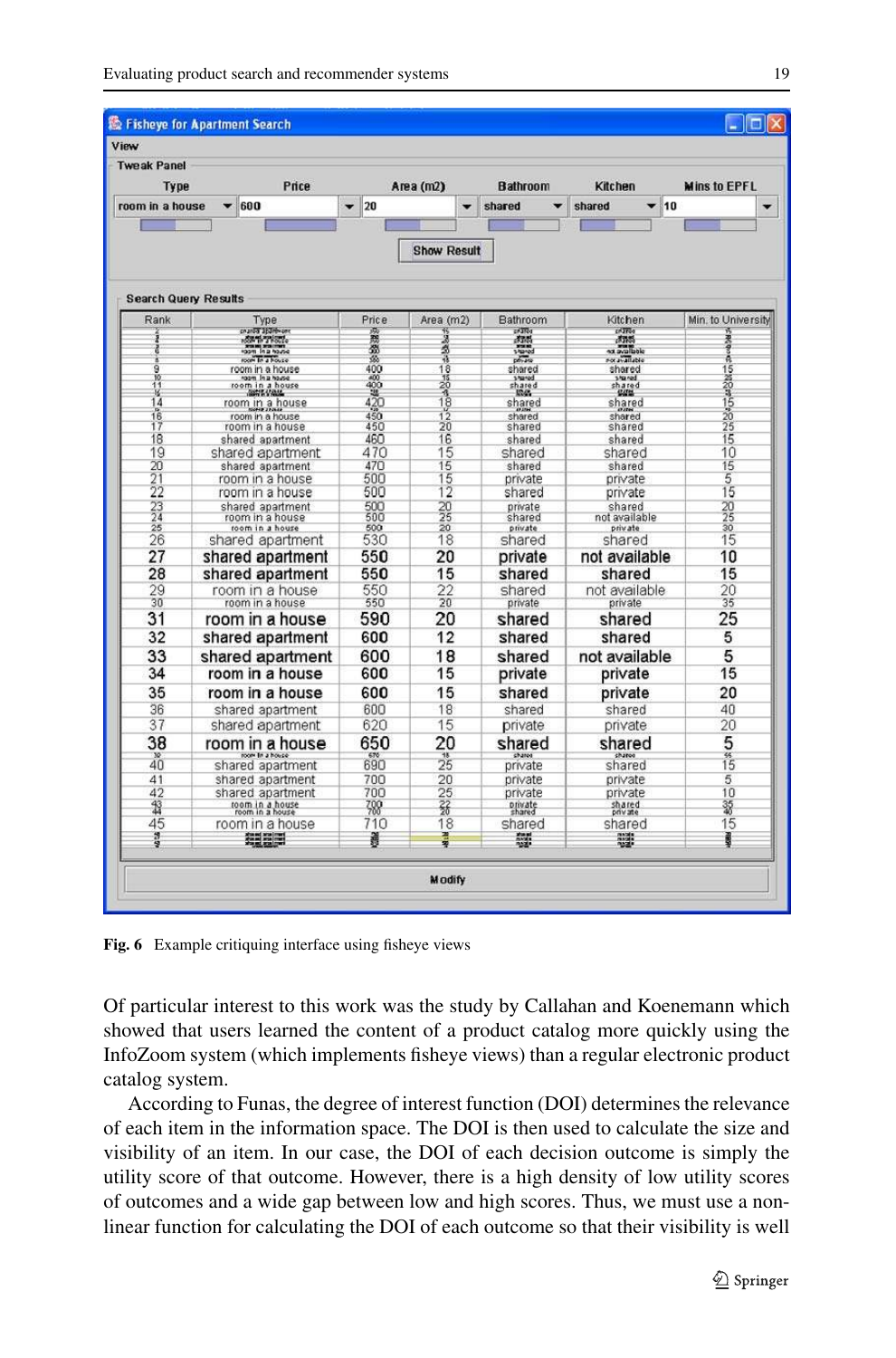maintained. That is, a wide range of utility values must be modeled, while at the same time the mapping results in groups of 10 distinct visual ranges. After experimenting with several functions, we opted for the slow-in slow-out method developed by Sarkar and Brown [31].

#### **6 Evaluating example critiquing with fisheye view techniques**

Our objective in the second experiment was to compare two example critiquing interface designs (the original and the one with fisheye views) and see if the later design significantly improves a user's confidence level. Our hypothesis was that users would give a higher confidence score when using the example critiquing interface with fisheye views (henceforth  $EC + FE$ ) than the original example critiquing interface (henceforth EC). On the other hand, because more results are displayed in FE, we expected the users to take more time to complete tasks.

Twenty participants (6 females) took part in this second user study. 16 of them were undergraduate students from our university, who were in their early 20s, and four were regular employees between the ages of 30 and 80 years old. The same data sets, where each set consists of 50 rental properties, were used. We again chose the within-subjects design for the experiment procedure. Participants were first debriefed about the goal of the experiment, and then given a period of 5–10 minutes to familiarize themselves with each of the interfaces. The user tasks, consisting of five questions, were also identical to those used in the first experiment. The first task was to find the user's favorite apartment, the second two tasks were to find  $(1, 1)$  tradeoff alternatives (gain and sacrifice on one attribute respectively), and the last two tasks were to find  $(1, 2)$  tradeoff alternatives (gain on one attribute, but sacrifice on up to two attributes). To measure the confidence level that participants associated with each of the interfaces, we asked the following question after each task was completed: Are you sure that you have found the best answer using this interface? (100% very sure— 0% not at all.)

In addition, we asked each participant to indicate which interface he or she preferred after each session (post experiment questionnaire). Task completion time and error rate were defined exactly in the same way as in the first experiment.

#### 6.1 Analysis of experimental results

#### *6.1.1 Task time*

On average, participants took more time to answer the questions using FE than EC, especially for the first two categories of questions (see Fig. 7). However, upon closer examination, ten participants took less time using FE, and ten took more time using it. The difference did not reach significance at the level of 0.05 via a RM-ANOVA test (see Table 8) when data for all five tasks were combined. At the same time, we found no dependency of task completion time on the order of interfaces presented in the evaluation procedure (Table 8). That is, there was no interaction between the task completion time and the order in which the user evaluated the two interfaces.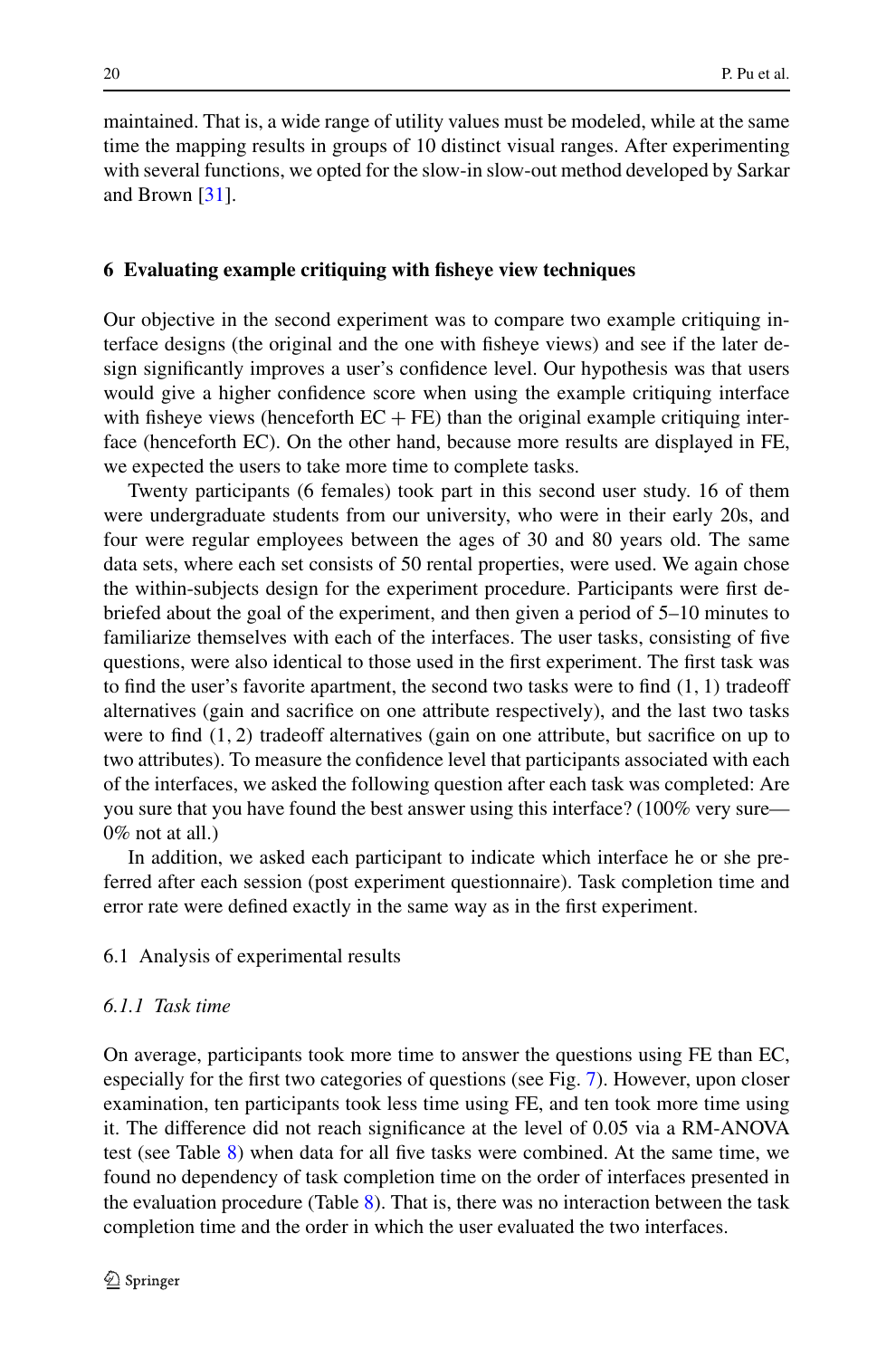

**Average Task Time** 

**Fig. 7** Average task completion times in seconds for the three categories of tasks when evaluating EC and FE respectively

It is quite surprising to see that users did not take on average much more time with FE than EC for completing the tasks, which is contrary to what we had expected. In fact, when they got to the third category of tasks, they performed faster with FE than EC. The difference in task time actually reached significance at the level of 0.05 via a RM-ANOVA test (see Tables 9 and 10). The result confirmed our observation that users increasingly relied on the outcomes recommended by the search engine for answering the questions as they became more familiarized with the interface. Only one of them spent some time browsing data that was not emphasized. There seemed to be, however, dependencies between the task time and the order in which participants evaluated the interfaces for the complex tradeoff tasks. For both within-group and between-group comparisons, users performed faster with FE if EC was given first to evaluate. That is, there seems to be some learning effect carried over from EC to FE, but not from FE to EC. We are unable to explain the general meaning of this result.

## *6.1.2 Error rate*

Figure 8 shows that 20 participants made a total of 8 errors using FE versus a total of 10 while using EC. Although the error rate is slightly higher for EC, the difference did not reach significance at the level of 0.05 via the RM-ANOVA analysis (see Table 8).

## *6.1.3 Confidence level*

Figure 9 shows the average confidence levels that users expressed while using EC and FE respectively to answer the five questions. While both were very high, only three participants out of twenty expressed higher confidence levels for EC than FE. These differences reached significance at the level of 0.05 via a RM-ANOVA test (see Tables 7 and 8). Furthermore, 12 out of 20 users preferred the FE interface over the EC interface.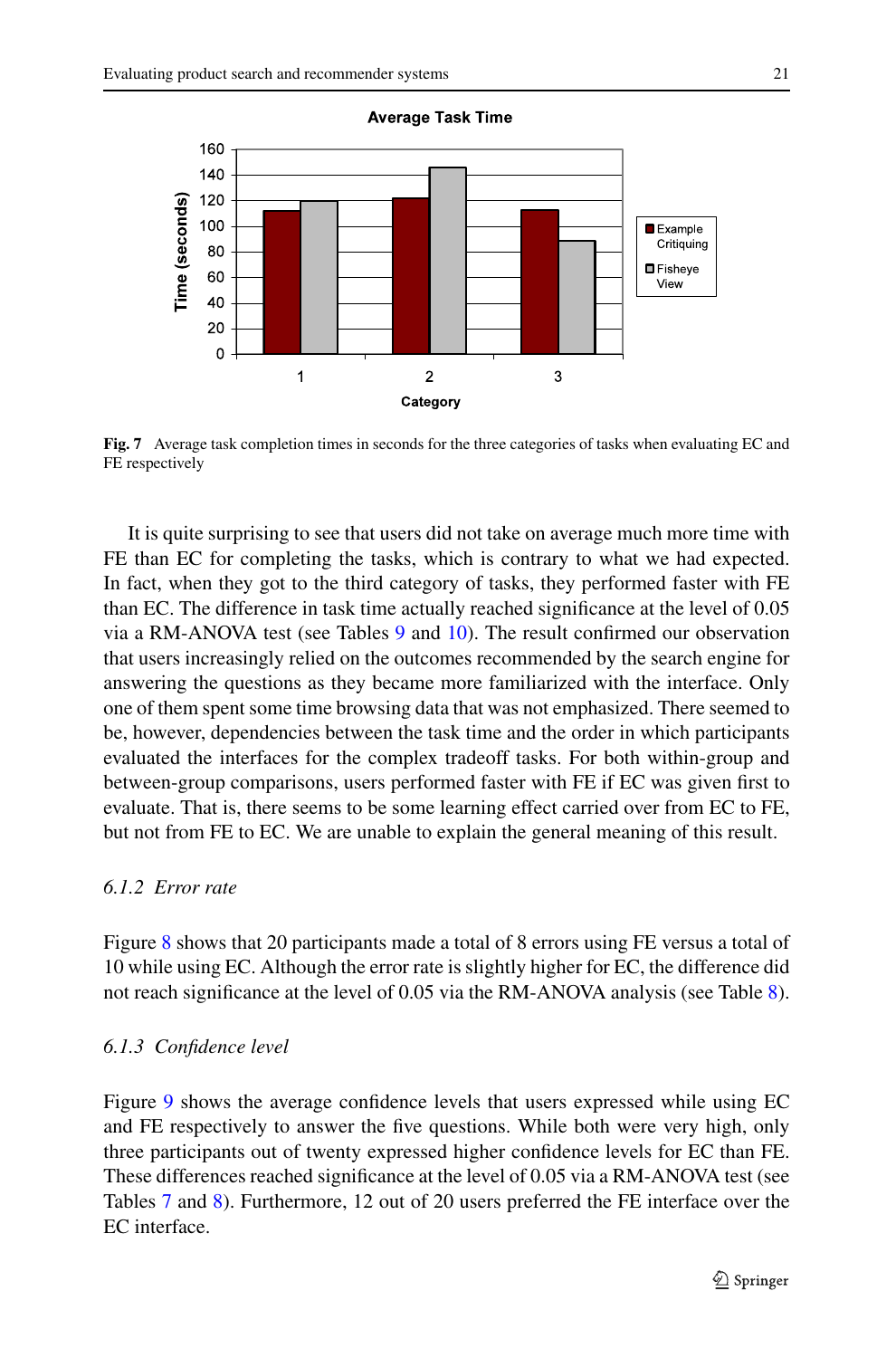

**Fig. 8** Average error rates for the three categories of tasks when evaluating EC and FE interfaces respectively



**Fig. 9** Average confidence levels associated with EC and FE respectively in three task categories

#### 6.2 Conclusion of the second experiment

Analysis of the second user study indicated that the design of a new example critiquing interface using fisheye views is a viable solution to combine the benefits of a ranked list and a critiquing interface. On one hand, the suggested solutions from a decision aid tool enabled users to quickly find tradeoff alternatives. On the other hand, the enlarged set provided them with a high level of certainty for their resulting choice.

We have introduced two new elements into the new  $EC + FE$  interface: a longer result list and the fisheye view effect. Measuring confidence may not provide a clear answer as to whether the improvement is due to the longer list or the fisheye view effect. However, the trial study reported in Sect. 4.7.5 did not indicate that users actively pursued the items outside of the 7 recommended set. We therefore assume that while a longer result could lead to more confidence, the items outside of the 7 set did not provide much recommendation power. Thus, the benefit of higher confidence levels is due to a combined effect of a longer display list and fisheye view effect.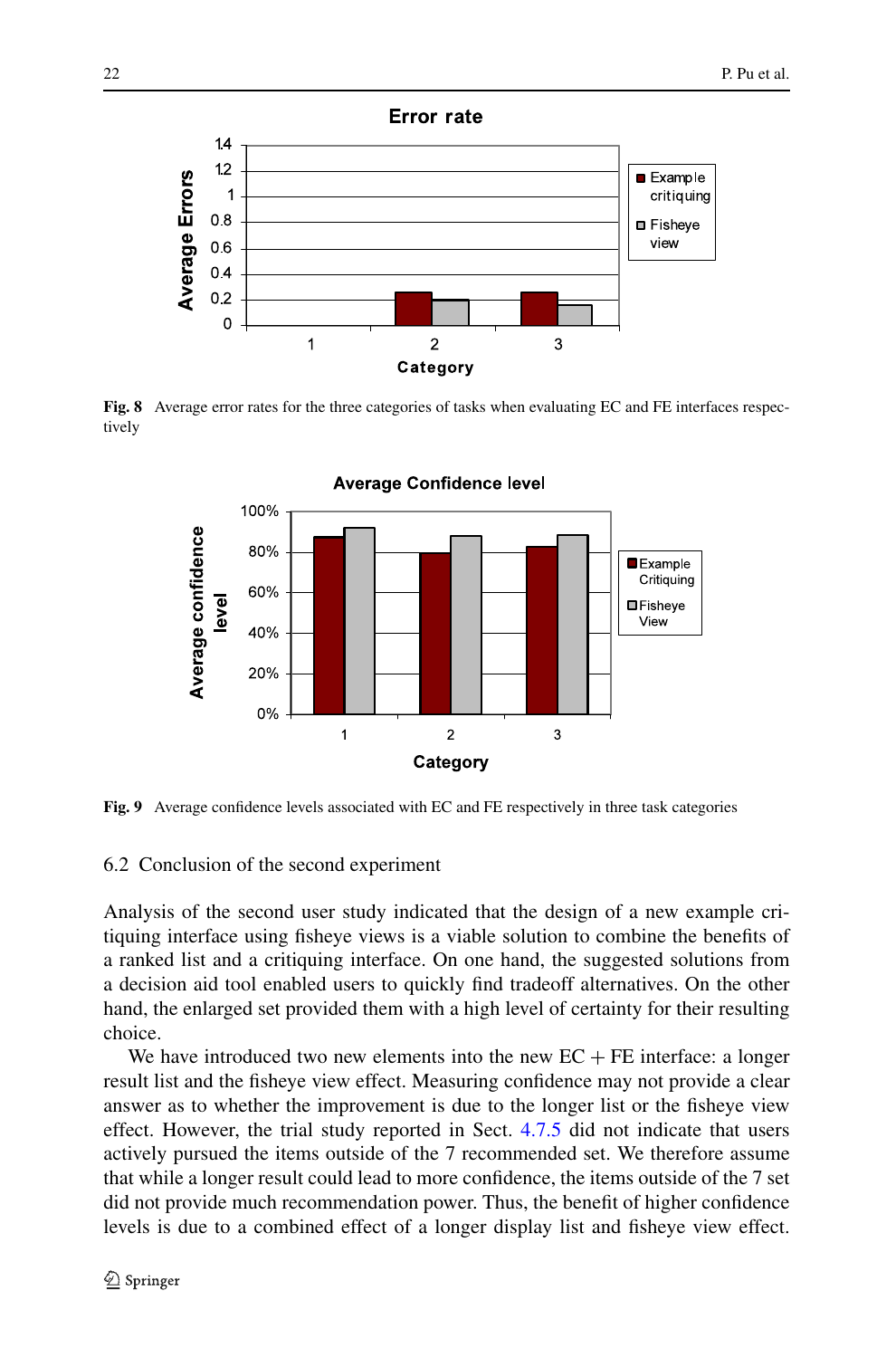| Condition |       | Group A: | EC first $(n = 10)$ |        | Group B:<br>FE first $(n = 10)$ |       |        |        |           |
|-----------|-------|----------|---------------------|--------|---------------------------------|-------|--------|--------|-----------|
|           |       | Min      | Max                 | Mean   | <b>SD</b>                       | Min   | Max    | Mean   | <b>SD</b> |
| EC        | Time  | 72.00    | 167.67              | 126.05 | 35.88                           | 64.33 | 163.17 | 113.88 | 36.57     |
|           | Error | 0.00     | 0.67                | 0.17   | 0.24                            | 0.00  | 1.00   | 0.17   | 0.32      |
|           | Conf. | 0.75     | 0.98                | 0.85   | 0.07                            | 0.73  | 1.00   | 0.90   | 0.10      |
| FE.       | Time  | 70.50    | 216.67              | 115.05 | 41.90                           | 58.17 | 225.17 | 133.23 | 47.78     |
|           | Error | 0.00     | 0.33                | 0.13   | 0.17                            | 0.00  | 0.33   | 0.10   | 0.16      |
|           | Conf. | 0.87     | 1.00                | 0.93   | 0.04                            | 0.82  | 1.00   | 0.95   | 0.06      |

**Table 7** Statistics of task time, error rate, and confidence level for all tasks

|       | Table 8 RM-ANOVA of                |
|-------|------------------------------------|
|       | differences of task time, error    |
|       | rate, and confidence level for all |
| tasks |                                    |

| Type of comparison         |       |    | <b>RM-ANOVA</b> results |        |  |  |
|----------------------------|-------|----|-------------------------|--------|--|--|
|                            |       | df | F                       | P      |  |  |
| Between group              |       |    |                         |        |  |  |
| EC vs. FE                  | Time  | 1  | 0.184                   | 0.673  |  |  |
|                            | Error | 1  | 0.681                   | 0.419  |  |  |
|                            | Conf. | 1  | 17.377                  | 0.0005 |  |  |
| EC first vs. FE first      | Time  | 1  | 1.383                   | 0.247  |  |  |
|                            | Error | 1  | 0.051                   | 0.822  |  |  |
|                            | Conf. | 1  | 0.452                   | 0.506  |  |  |
| Within group               |       |    |                         |        |  |  |
| Group A: First EC, then FE | Time  | 1  | 0.537                   | 0.482  |  |  |
|                            | Error | 1  | 0.184                   | 0.678  |  |  |
|                            | Conf. | 1  | 11.783                  | 0.007  |  |  |
| Group B: First FE, then EC | Time  | 1  | 3.009                   | 0.117  |  |  |
|                            | Error | 1  | 0.474                   | 0.509  |  |  |
|                            | Conf. | 1  | 5.759                   | 0.040  |  |  |

**Table 9** Statistics of task time, error rate, and confidence level for complex tradeoff tasks

| Condition |       | Group A:<br>EC first $(n = 10)$ |        |        |           | Group B:<br>FE first $(n = 10)$ |        |        |           |
|-----------|-------|---------------------------------|--------|--------|-----------|---------------------------------|--------|--------|-----------|
|           |       | Min                             | Max    | Mean   | <b>SD</b> | Min                             | Max    | Mean   | <b>SD</b> |
| EC        | Time  | 54.50                           | 187.00 | 127.70 | 39.49     | 44.00                           | 186.00 | 105.50 | 54.24     |
|           | Error | 0.00                            | 1.00   | 0.30   | 0.48      | 0.00                            | 1.00   | 0.20   | 0.42      |
|           | Conf. | 0.75                            | 0.95   | 0.84   | 0.07      | 0.65                            | 1.00   | 0.90   | 0.12      |
| FE.       | Time  | 45.00                           | 119.50 | 76.15  | 21.82     | 54.50                           | 199.00 | 110.05 | 47.20     |
|           | Error | 0.00                            | 1.00   | 0.20   | 0.42      | 0.00                            | 1.00   | 0.10   | 0.32      |
|           | Conf. | 0.75                            | 1.00   | 0.92   | 0.10      | 0.70                            | 1.00   | 0.95   | 0.10      |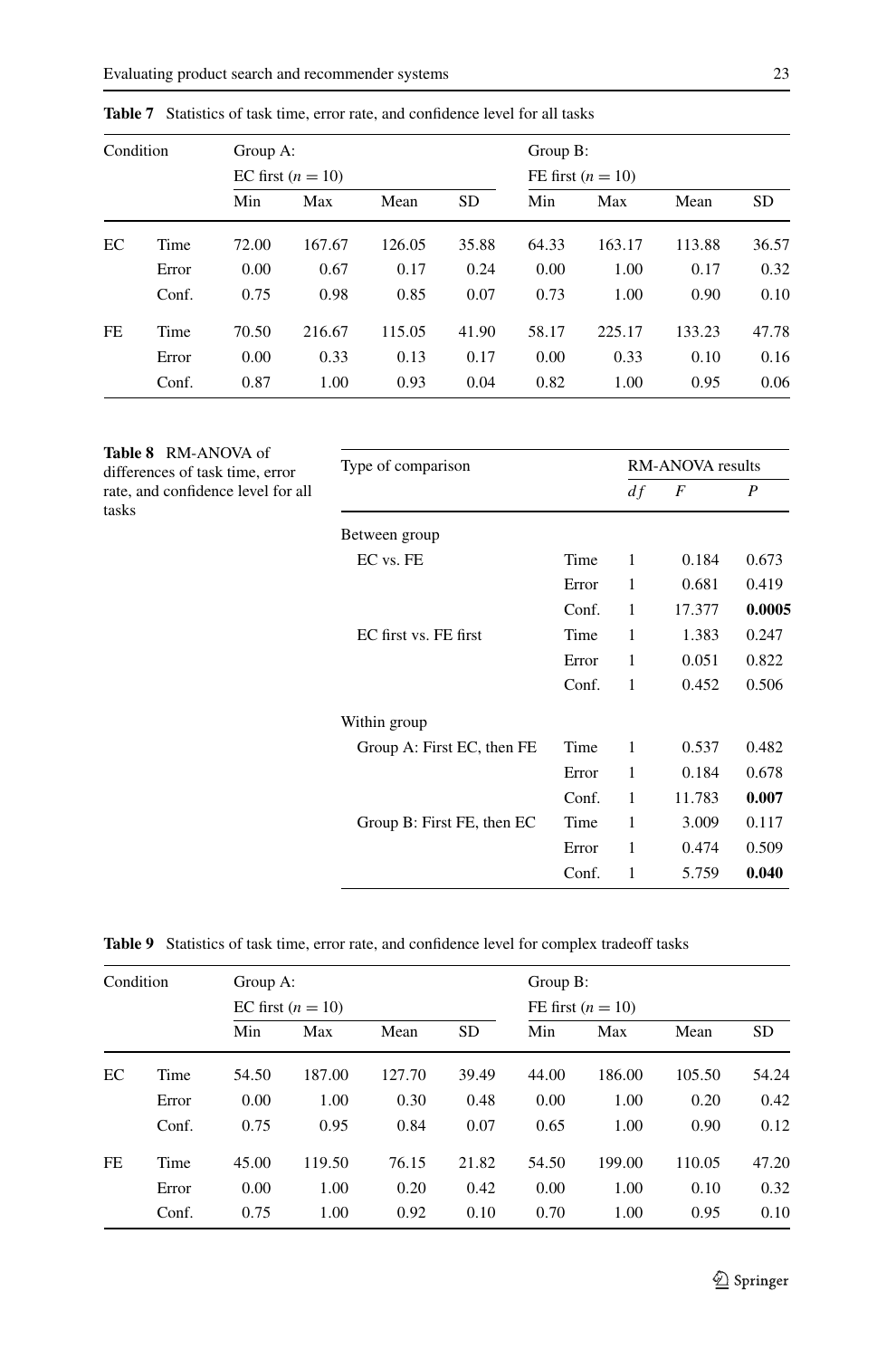| Table 10 RM-ANOVA of<br>differences of task time, error  | Type of comparison         |       | RM-ANOVA results |        |       |
|----------------------------------------------------------|----------------------------|-------|------------------|--------|-------|
| rate, and confidence level for<br>complex tradeoff tasks |                            |       | df               | F      | P     |
|                                                          | Between group              |       |                  |        |       |
|                                                          | EC vs. FE                  | Time  | 1                | 4.942  | 0.039 |
|                                                          |                            | Error | 1                | 2.111  | 0.163 |
|                                                          |                            | Conf. | 1                | 4.888  | 0.040 |
|                                                          | EC first vs. FE first      | Time  | 1                | 4.367  | 0.044 |
|                                                          |                            | Error | 1                | 0.000  | 1.000 |
|                                                          |                            | Conf. | 1                | 0.136  | 0.714 |
|                                                          | Within group               |       |                  |        |       |
|                                                          | Group A: First EC, then FE | Time  | $\mathbf{1}$     | 15.376 | 0.004 |
|                                                          |                            | Error | 1                | 1.000  | 0.343 |
|                                                          |                            | Conf. | 1                | 3.950  | 0.078 |
|                                                          | Group B: First FE, then EC | Time  | 1                | 0.167  | 0.693 |
|                                                          |                            | Error | 1                | 1.000  | 0.343 |
|                                                          |                            | Conf. | 1                | 1.324  | 0.280 |
|                                                          |                            |       |                  |        |       |

We therefore conclude that example critiquing, together with a fisheye-view display technique, enables users to accurately select their final products and convinces them of their choices.

## **7 Conclusion**

We reported the experimental procedures and data analysis of two related user studies, comparing the performance of the example critiquing (EC) system that we have developed with the baseline model. In the first one, we found that the example critiquing (EC) paradigm enables users to achieve higher decision accuracy more effectively while requiring less effort compared to the ranked list model. This is because the effort required for using EC corresponds to the correct manipulation of the interface elements and is less than the effort needed to manually process tradeoff information in order to achieve high decision accuracy. The surprise finding from this evaluation was that, under simple task conditions, EC performed comparably to the ranked list in terms of task time and error rate. However, when task conditions became more complex, EC significantly reduces a user's task time and likelihood of making mistakes. Results of the second user study showed that a particular implementation of example critiquing also made users more confident about their choices.

Traditionally, people could not reach their full potential of decision accuracy due to limited cognitive resources. They use heuristic decision strategies that save time and effort, although these strategies often lead to serious errors that can cause emotional pain and financial loss.

We have shown in this article that interface technology and computerized decision support tools *could* make it easier for people to make accurate decisions with a modest level of effort, thus overcoming the classical dilemma. In addition, through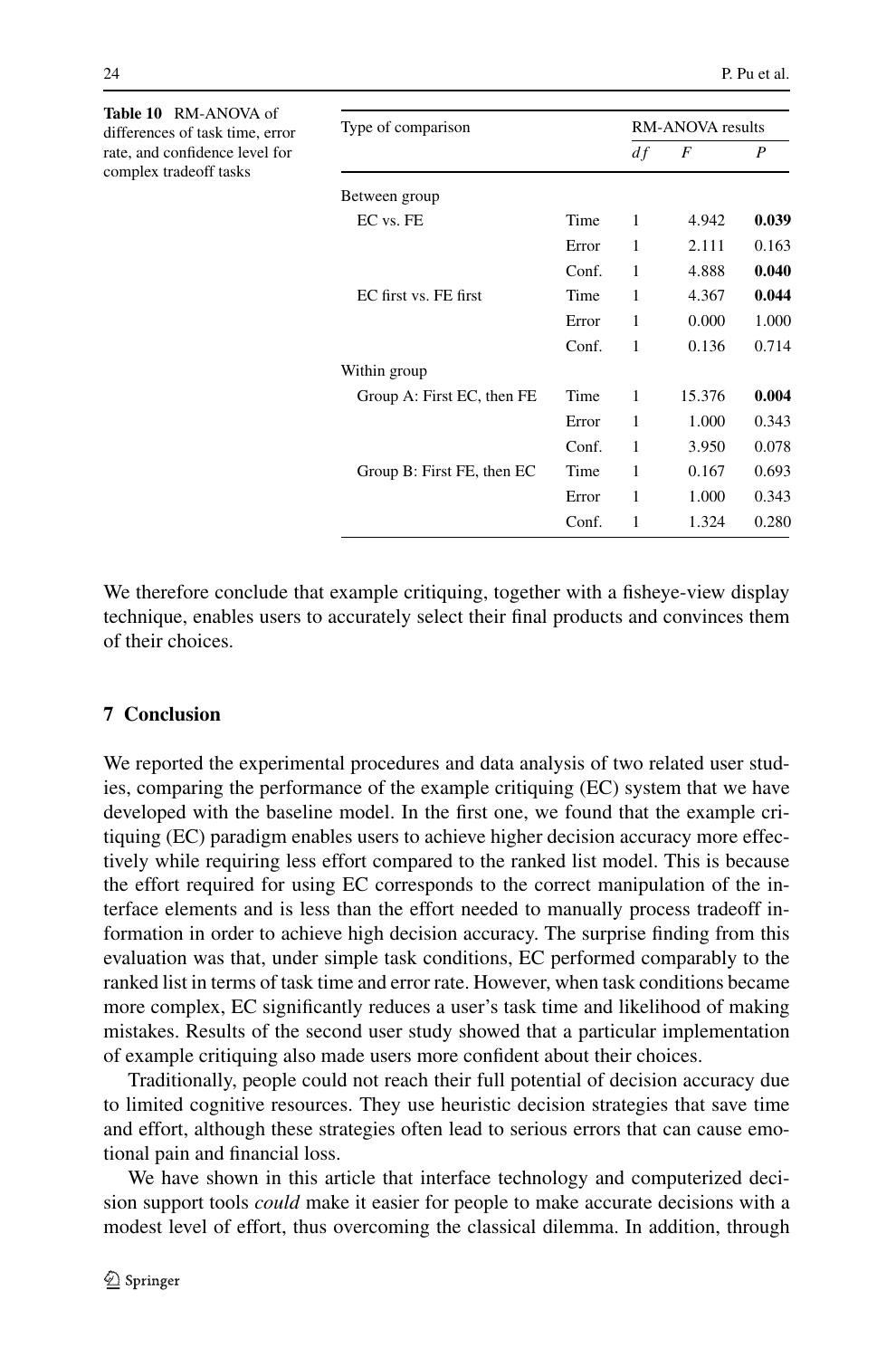the two user studies, we have identified three criteria to evaluate advanced search and recommendation tools: decision accuracy and effort, and user confidence. Tools that achieve these three objectives simultaneously provide significant benefits to users. Earlier research has indicated a cost-benefit framework to explain online users' willingness to make efforts based on perceived benefits [34]. We therefore predict that consume are more likely to adopt example critiquing and similar tools in large scales in the so-called second generation E-commerce environments, where products are becoming more complex and vendors are eager to offer more product information. Such tools will also make consumers likely to buy with confidence, therefore increasing the overall conversion rates of E-commerce sites.

**Acknowledgements** This research work would not have been possible without the financial support of the Swiss National Science Foundation. We also like to thank Yves Dubugnon for his help in conducting the fisheye view experiment, and Jennifer Lott, Paul Janecek, and Jiyong Zhang for their insightful suggestions to improve the paper in numerous ways. Finally, we would like to thank Boi Faltings for the constant morale support during the submission, revision, and the publication of this article and his long-standing collaboration with us on the design and implementation of various decision theoretic interfaces.

## **References**

- 1. Bederson, B. B. (2000). Fisheye Menus. In *Proceedings of ACM conference on user interface software and technology (UIST 2000)* (pp. 217–226). New York: Assoc. Comput. Mach.
- 2. Bederson, B. B., et al. (2004). DateLens: a fisheye calendar interface for PDAs. *ACM Transactions on Computer-Human Interaction*, *11*(1), 90–119.
- 3. Burke, R. (2002). Hybrid recommender systems: survey and experiments. *User Modeling and User-Adapted Interaction*, *12*(4), 331–370.
- 4. Burke, R., Hammond, K., & Young, B. (1997). The findme approach to assisted browsing. *IEEE Expert: Intelligent Systems and Their Applications*, *12*(4), 32–40.
- 5. Callahan, E., & Koenemann, J. (2000). A comparative usability evaluation of user interfaces for online product catalogs. In *Proceedings of ACM electronic commerce conference* (pp. 197–206). New York: Assoc. Comput. Mach.
- 6. Carenini, G., & Poole, D. (2002). Constructed preferences and value-focused thinking: implications for AI research on preference elicitation. In *AAAI-02 workshop on preferences in AI and CP: symbolic approaches*, Edmonton, Canada.
- 7. Faltings, B., Torrens, M., & Pu, P. (2004). Solution generation with qualitative models of preferences. *International Journal of Computational Intelligence and Applications*, *20*(2), 246–263.
- 8. Fischer, G. W., & Hawkins, S. A. (1993). Strategy compatibility, scale compatibility, and the prominence effect. *Journal of Experimental Psychology: Human Perception and Performance*, *19*, 580– 597.
- 9. Furnas, G. W. (1986). Generalized fisheye views. In *Proceedings of the SIGCHI conference on human factors in computing systems* (pp. 16–23). New York: Assoc. Comput. Mach.
- 10. Janecek, P., & Pu, P. (2002). A framework for designing fisheye views to support multiple semantic contexts. In *Proceedings of the international conference on advanced visual interfaces (AVI'02)*. New York: Assoc. Comput. Mach.
- 11. Jedetski, J., Adelman, L., & Yeo, C. (2002). How web site decision technology affects consumers. *Internet Computing*, *6*(2), 72–79.
- 12. Ha, V., & Haddawy, P. (2003). Similarity of personal preferences: theoretical foundations and empirical analysis. *Artificial Intelligence*, *46*(2), 9–173.
- 13. Haubl, G., & Trifts, V. (2000). Consumer decision making in online shopping environments: the effects of interactive decision aids. *Marketing Science*, *19*(1), 4–21.
- 14. Herlocker, J., Konstan, J., Terveen, L. G., & Riedl, J. T. (2004). Evaluating collaborative filtering recommender systems. *ACM Transactions on Information Systems*, *22*(1), 5–53.
- 15. Hogarth, R. (1987). *Judgment and choice*. New York: Wiley.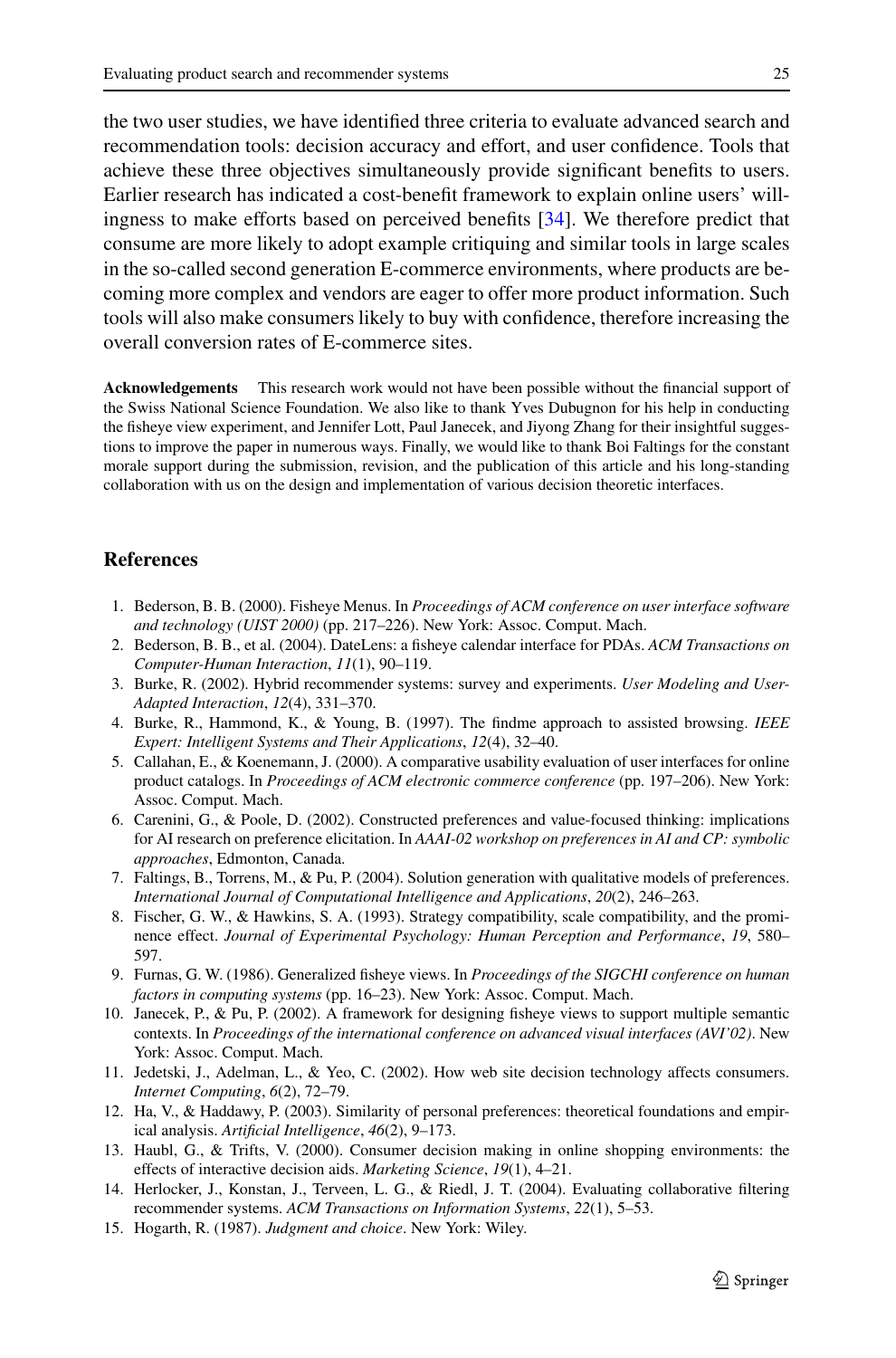- 16. Keeney, R. L., & Raiffa, H. (1976). *Decisions with multiple objectives: preferences and value tradeoffs*. New York: Wiley.
- 17. Lamping, J., Rao, R., & Pirolli, P. (1995). A focus + context technique based on hyperbolic geometry for visualizing large hierarchies. In *CHI'95, ACM conference on human factors in computing systems* (pp. 401–408).
- 18. Linden, G., Hanks, S., & Lesh, N. (1997). Interactive assessment of user preference models: the automated travel assistant. In *Proceedings of user modeling'97* (pp. 67–78).
- 19. Maes, P., Guttman, R., & Moukas, A. (1999). Agents that buy and sell: transforming commerce as we know it. *Communications of the ACM*, *42*(3), 81–91.
- 20. McCarthy, K. et al. (2004). On the dynamic generation of compound critiques in conversational recommender systems. In *Proceedings of the third international conference on adaptive hypermedia and adaptive web-based systems*.
- 21. McCarthy, K., et al. (2005). Experiments in dynamic critiquing. In *Proceedings of the international conference on intelligent user interfaces (IUI05)* (pp. 175–182).
- 22. Payne, J. W., Bettman, J. R., & Johnson, E. J. (1993). *The adaptive decision maker*. Cambridge: Cambridge University Press.
- 23. Pirolli, P., Card, S. K., & Wege, M. M. (2003). The effects of information scent on visual search in the hyperbolic tree browser. *ACM Transactions on Computer-Human Interaction*, *10*(1), 20–53.
- 24. Pu, P., & Faltings, B. (2000). Enriching buyers' experiences: the SmartClient approach. In *Proceedings of the SIGCHI conference on human factors in computing systems* (pp. 289–296). New York: Assoc. Comput. Mach.
- 25. Pu, P., & Faltings, B. (2004). Interface technologies for decision tradeoff problems using CSP. *International Journal of Constraints*, *9*(4), 289–310.
- 26. Pu, P., & Kumar, P. (2004). Evaluating example-based search tools. In *Proceedings of the ACM conference on electronic commerce (EC'04)* (pp. 208–217). New York: Assoc. Comput. Mach.
- 27. Rao, R., & Card, S. K. (1994). The table lens: merging graphical and symbolic representations in an interactive focus + context visualization for tabular information. In *Proceeding of Human factors in computing systems (CHI'94)* (pp. 318–322). New York: Assoc. Comput. Mach.
- 28. Reilly, J., et al. (2004). Dynamic critiquing. In *Proceedings of the seventh European conference on case-based reasoning (ECCBR-04)*.
- 29. Reilly, J., et al. (2004). Incremental critiquing. In *Proceedings of the 24th SGAI international conference on innovative techniques and applications of artificial intelligence* (AI-04).
- 30. Resnick, P. et al. (1994). Grouplens: an open architecture for collaborative filtering of netnews. In *Proceedings of the ACM conference on computer supported cooperative work* (pp. 130–137). New York: Assoc. Comput. Mach.
- 31. Sarkar, M., & Brown, M. H. (1992). Graphical fisheye views of graphs. In *Proceedings of the SIGCHI conference on Human factors in computing systems* (pp. 83–91). New York: Assoc. Comput. Mach.
- 32. Smyth, B., et al. (2004). Compound critiques feedback for conversational recommender systems. In *Proceedings of the IEEE/WIC/ACM international conference on web intelligence* (WI-04).
- 33. Spence, R., & Apperly, M. (1982). Data base navigation: an office environment for the professional. *Behaviour and Information Technology*, *1*(1), 43–54.
- 34. Spiekermann, S., & Paraschiv, C. (2002). Motivating human-agent interaction: transferring insights from behavioral marketing to interface design. *Journal of Electronic Commerce Research*, *2*, 255– 285.
- 35. Stolze, M. (2000). Soft navigation in electronic product catalogs. *International Journal on Digital Libraries*, *3*(1), 60–66.
- 36. Torrens, M., & Faltings, B. (1999). SmartClients: constraint satisfaction as a paradigm for scaleable intelligent information systems. In *Workshop notes, artificial intelligence for electronic commerce, the sixteenth national conference on artificial intelligence (AAAI'99)* (pp. 10–15). Merlo Park: AAAI Press.
- 37. Torrens, M., Faltings, B., & Pu, P. (2002). SmartClients: constraint satisfaction as a paradigm for scaleable intelligent information systems. *International Journal of Constraints*, *7*(1), 49–69.
- 38. Torrens, M., Weigel, R., & Faltings, B. (1997). Java constraint library: bringing constraints technology on the internet using the Java language. In *Workshop notes, constraints and agents, the fourteenth national conference on artificial intelligence (AAAI'97)*. Merlo Park: AAAI Press.
- 39. Tversky, A., Sattath, S., & Slovic, P. (1988). Contigent weighting in judgement and choice. *Psychology Review*, *95*, 371–384.